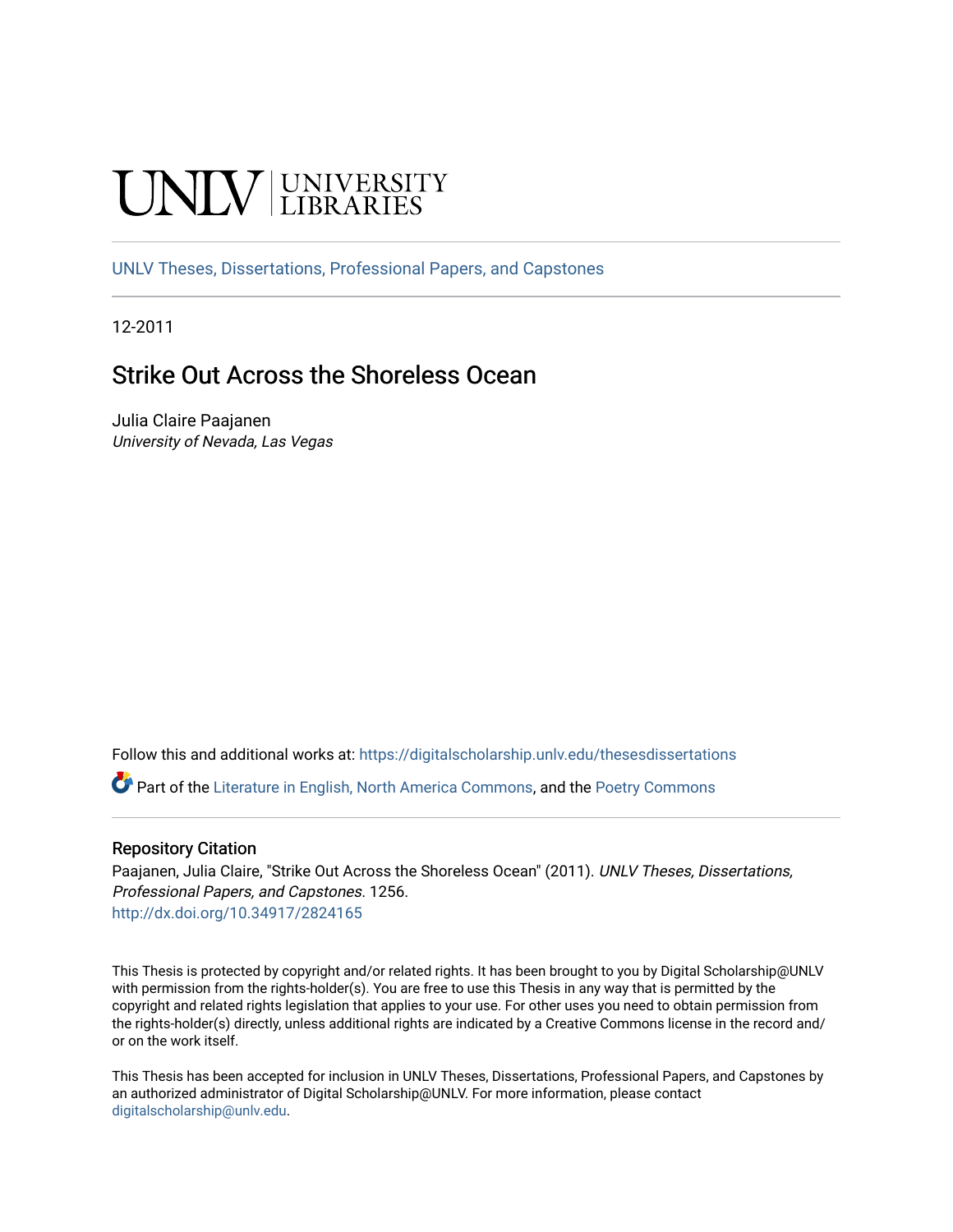## STRIKE OUT ACROSS THE SHORELESS

## **OCEAN**

by

Julia Claire Paajanen

Bachelor of Arts University of Southern California 2007

A thesis submitted in partial fulfillment of the requirements for the

**Master of Fine Arts in Creative Writing**

**Department of English College of Liberal Arts The Graduate College**

**University of Nevada, Las Vegas December 2011**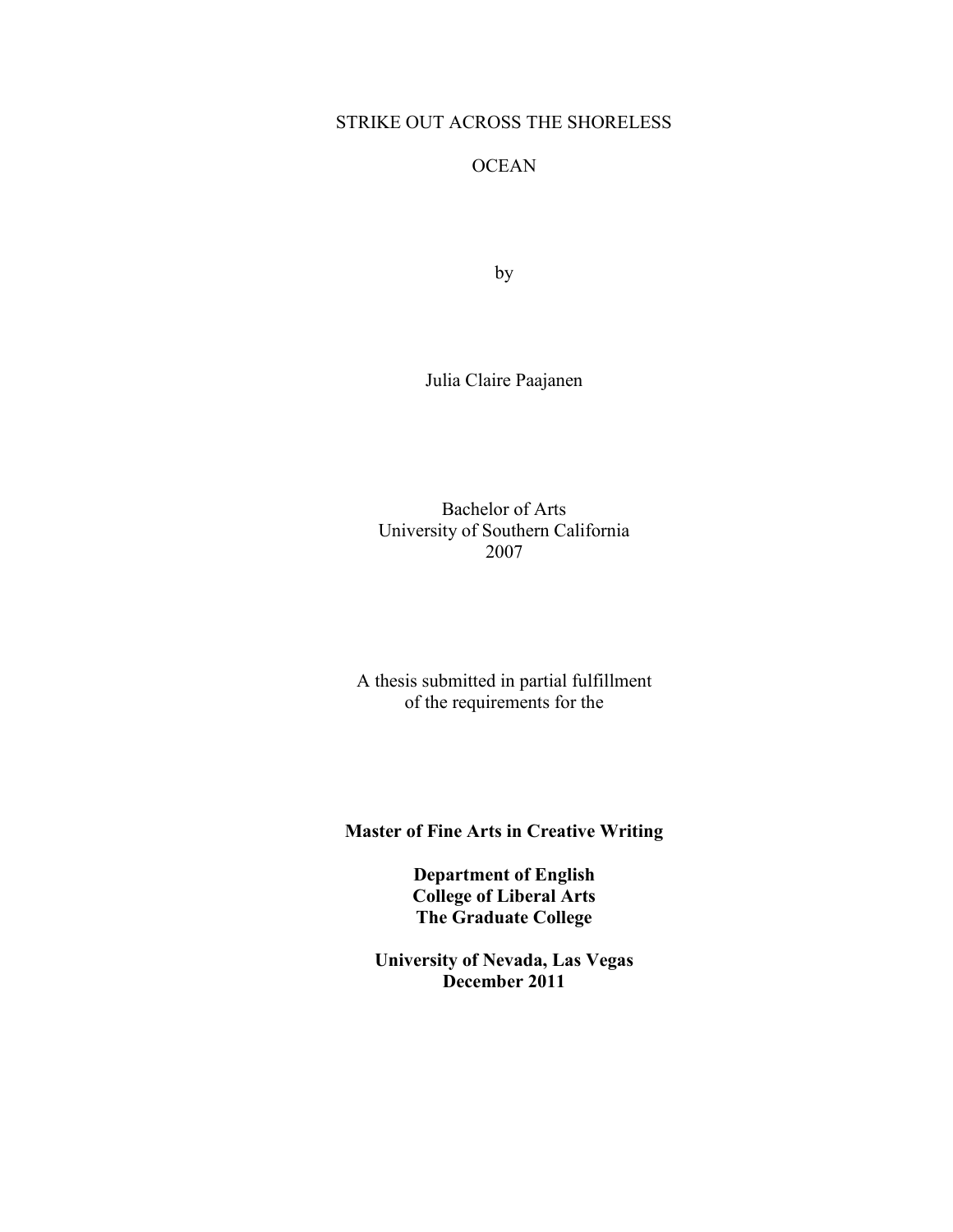

## THE GRADUATE COLLEGE

We recommend the thesis prepared under our supervision by

# **Julia Claire Paajanen**

entitled

# **Strike Out Across the Shoreless Ocean**

be accepted in partial fulfillment of the requirements for the degree of

# **Master of Fine Arts in Creative Writing**

Department of English

Donald Revell, Committee Chair

Julie Staggers, Committee Member

Claudia Keelan, Committee Member

Michael Pravica, Graduate College Representative

Ronald Smith, Ph. D., Vice President for Research and Graduate Studies and Dean of the Graduate College

**December 2011**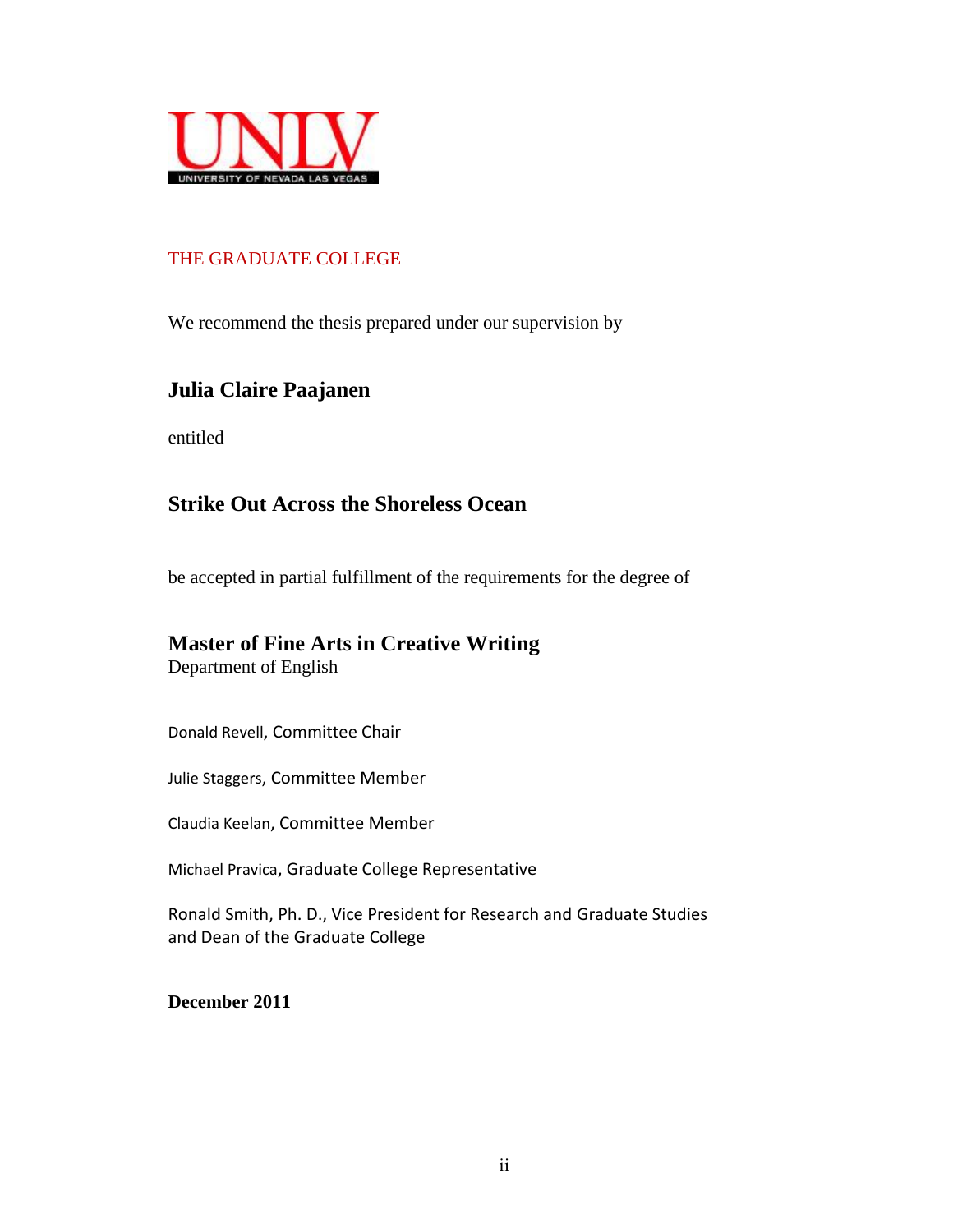#### ABSTRACT

#### **Strike Out Across the Shoreless Ocean**

by

Julia Claire Paajanen

Dr. Donald Revell, Examination Committee Chair Professor of English University of Nevada, Las Vegas

What happens between a reader and a poem is none of my business. The world has always been yours; find your own way.

> 1. Every choice is correct. 2. Everything is true. 3. What is anything, unless so far as it is enjoyed?

All you have to do is see the course, and when you see it, go.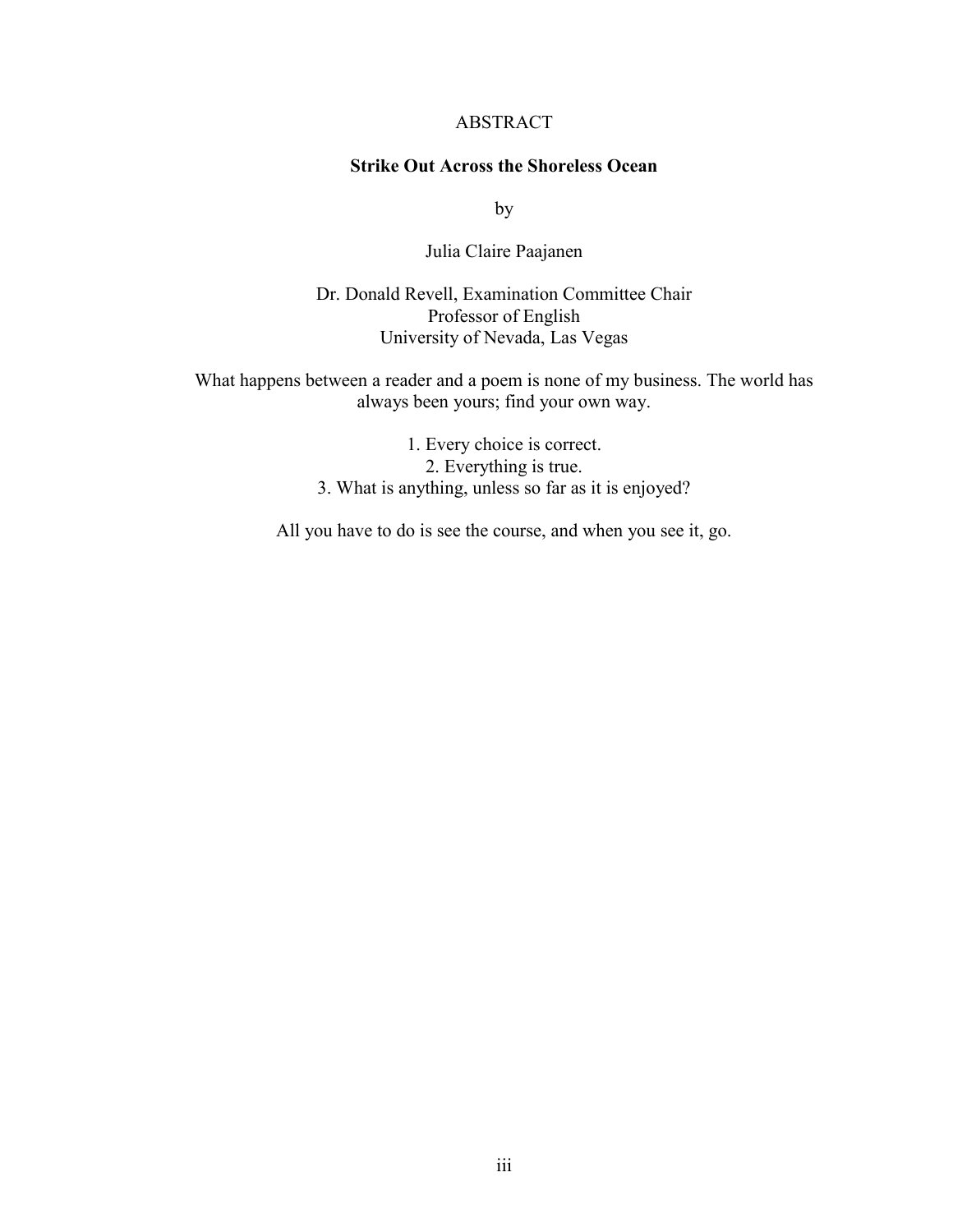| <b>TABLE OF CONTENTS</b> |  |  |  |
|--------------------------|--|--|--|
|                          |  |  |  |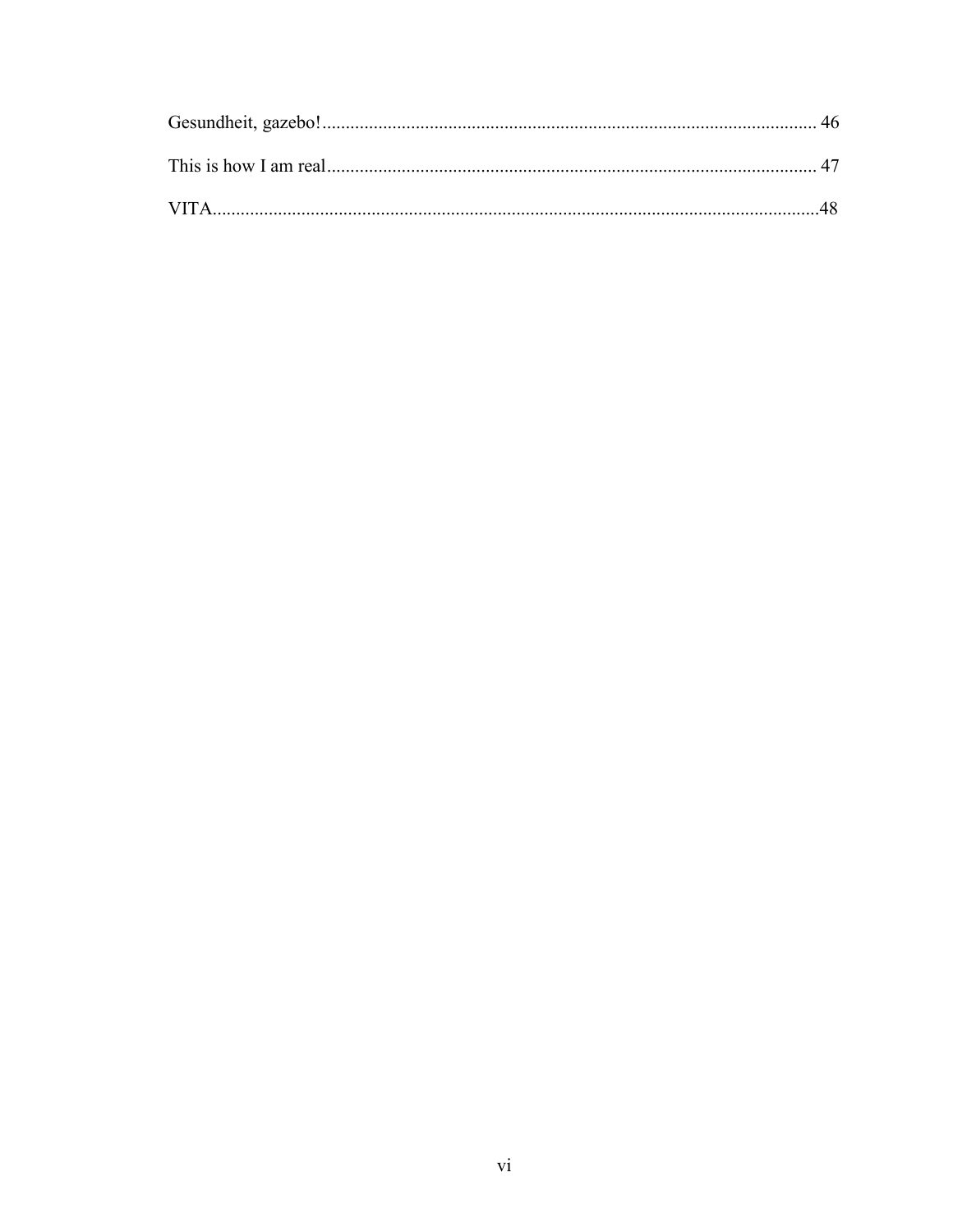Wake in the slumping red reeds, yellow mud and flies lost in the fog. The algae's suction of each tiny leaf on each pore, fingers of water up thighs, tadpole boots, and the pulsing of peat moss and leech. In the winter, reed edges nicked channels through skin, it was crisp and the only smell was of snow. The blackbirds have kept you too long, and the gin is all gone. Feel the drowned dogs dancing below. It is nice to be lonely, to look at the stars eating holes in the sky. Eavesdrop the foghorns from cast-iron ships, and think of the sea. It is cheating to listen to me, or pretend there's a script.

There are cattail seeds caught in the air, but don't think about that. Try forgiveness, and patience to sink. 6

Mosquitos will miss you. Relish the sins of the selfish, and break all the nests in your way when you swim. 10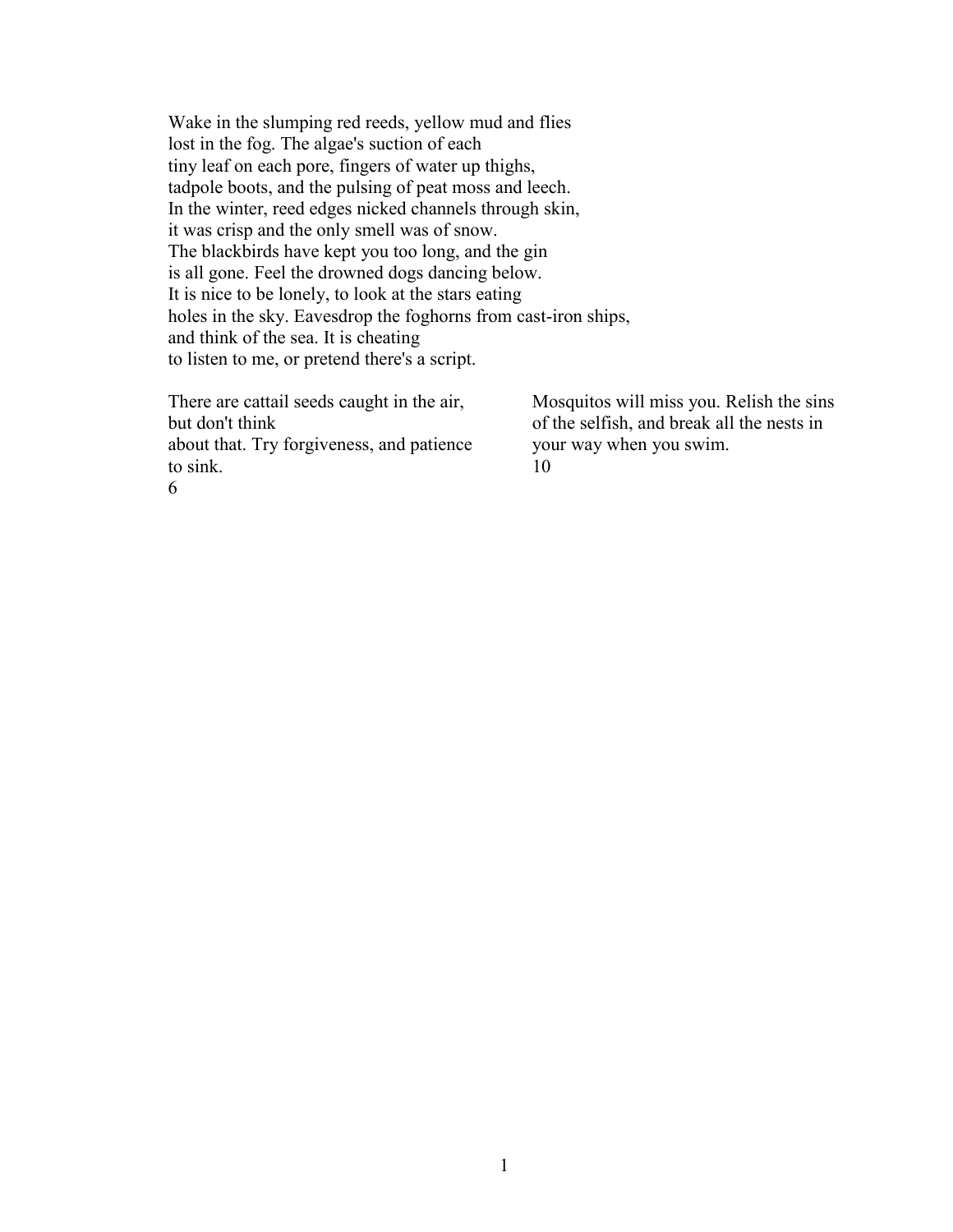A baseball player throws a baseball to another baseball player.

Take a walk/Carry:

:frogs :Play-Doh :a candle that smells like food :a lock of hair :a fondue fork, fondued

*I am going out tonight-- to have a beer and dance to an old singer in a sequined vest-- I will jump in puddles-- without galoshes-- right now there is gravity-- there is water holding up boats-- there are cookies--*

(I don't mind if you listen to Thriller while reading this-- I'll put it on too)

I promise to catch you if you come.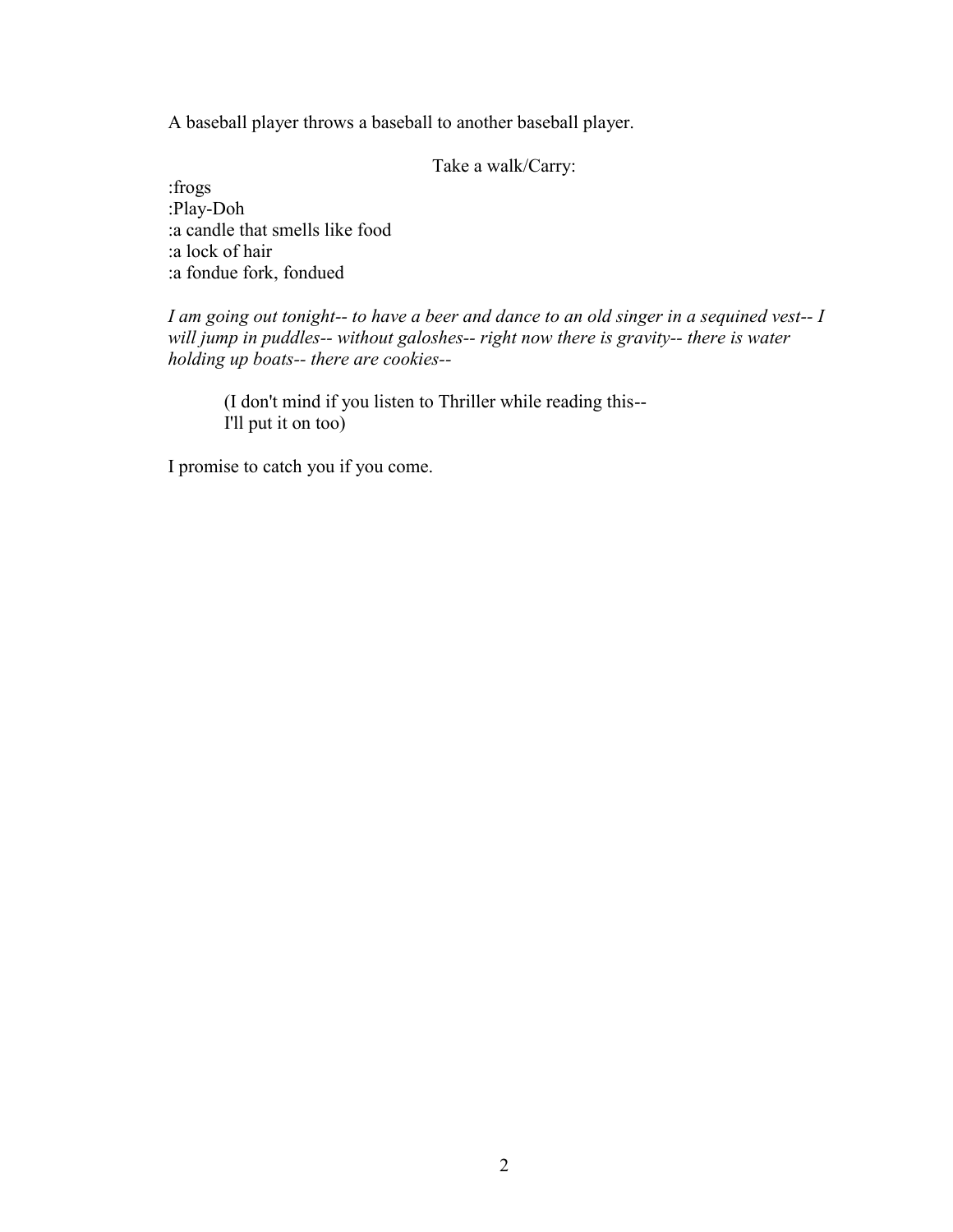My head is star-shaped waiting for a star

My hands have made the most surprising things out of cardboard

House, motor, horses Here, little box: this can be a spaceship Here is a porthole, engine, fins

If I want to breathe more air, I will make a hole for that

The breathing of the world is too fast for me

I will breathe like this tomato plant: making tomatoes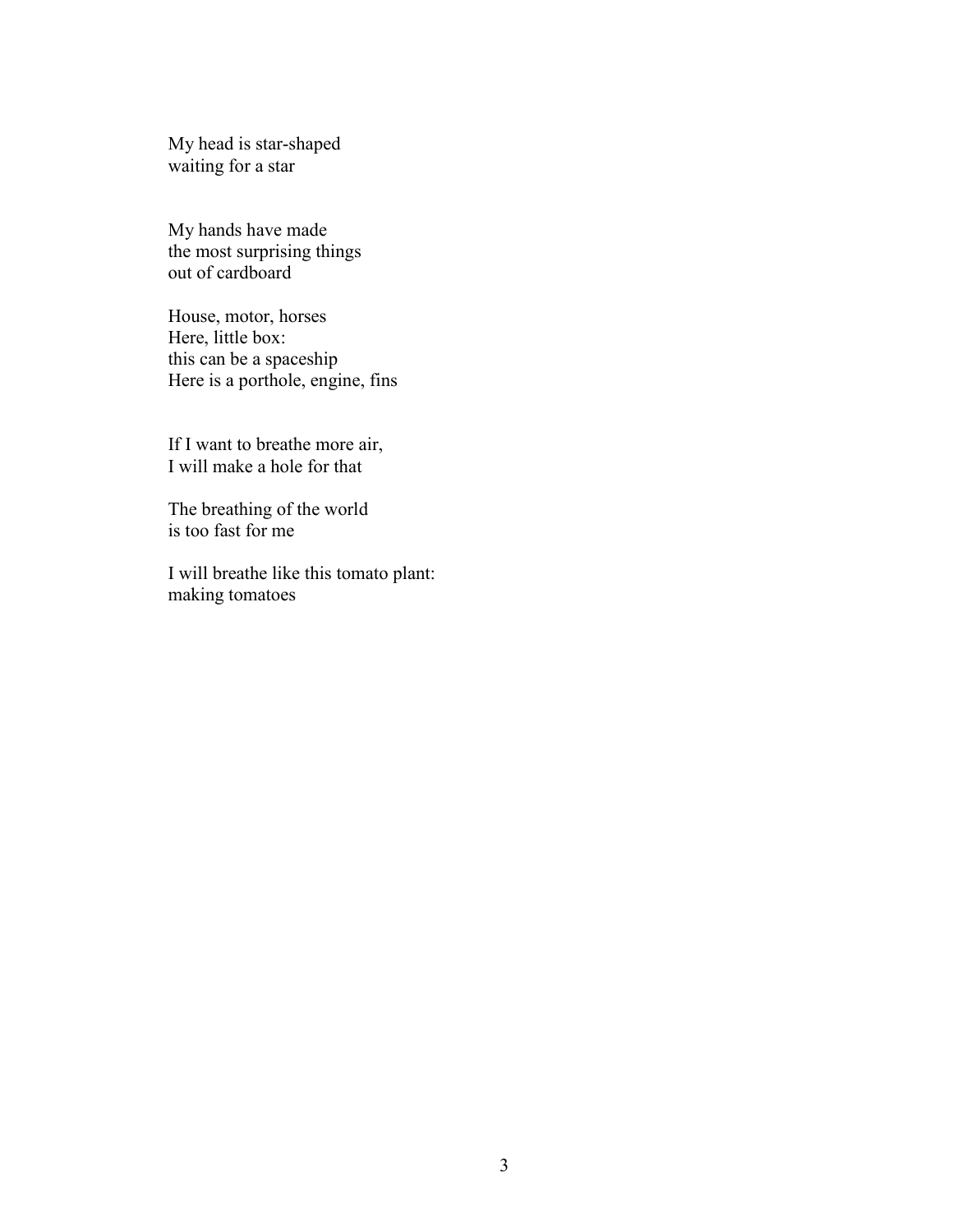| nothing here is not god                              |                                |
|------------------------------------------------------|--------------------------------|
|                                                      | stop                           |
|                                                      | you're doing it wrong, running |
| red plastic stadium seats                            |                                |
|                                                      | your eyes over me              |
| this is a new place                                  |                                |
| everyone is here:                                    |                                |
| dinosaur bones crusted in rock and the dogs that are |                                |
| abused and not abused girls you knew                 |                                |
| god pedaling his red god down the dusty god          |                                |
|                                                      | let's parade with him outside  |
|                                                      | drop those hands               |
|                                                      | held so tightly to your wrists |
| lettuce leaves                                       |                                |
|                                                      |                                |
|                                                      | give hands back                |
|                                                      | to share the particles         |
| try being the grass                                  |                                |
| try being a rock, the dinosaur                       |                                |
| molecules of water:                                  | never stop loving              |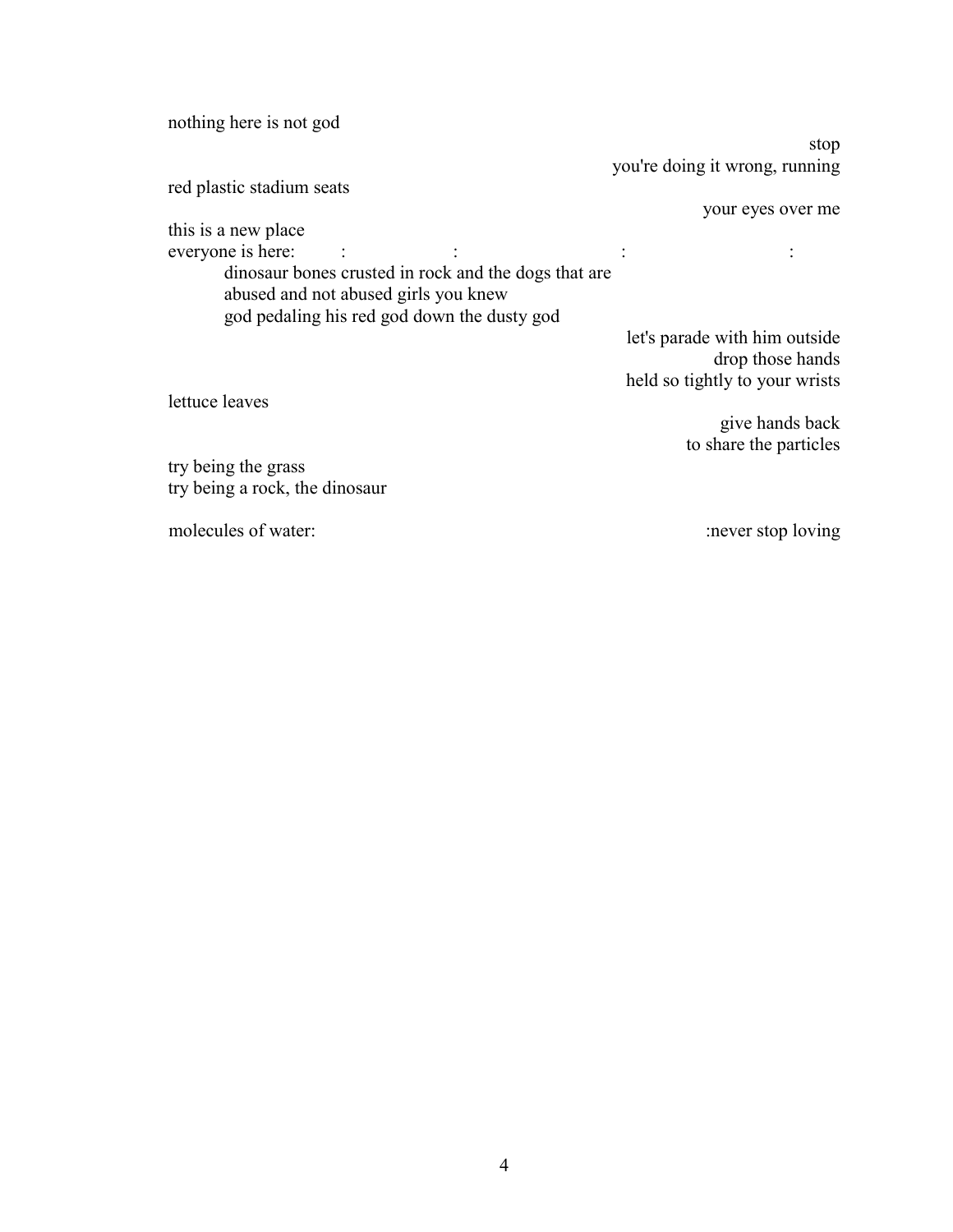Phoenix lives in the mountain she is red-beaked and white like moonlight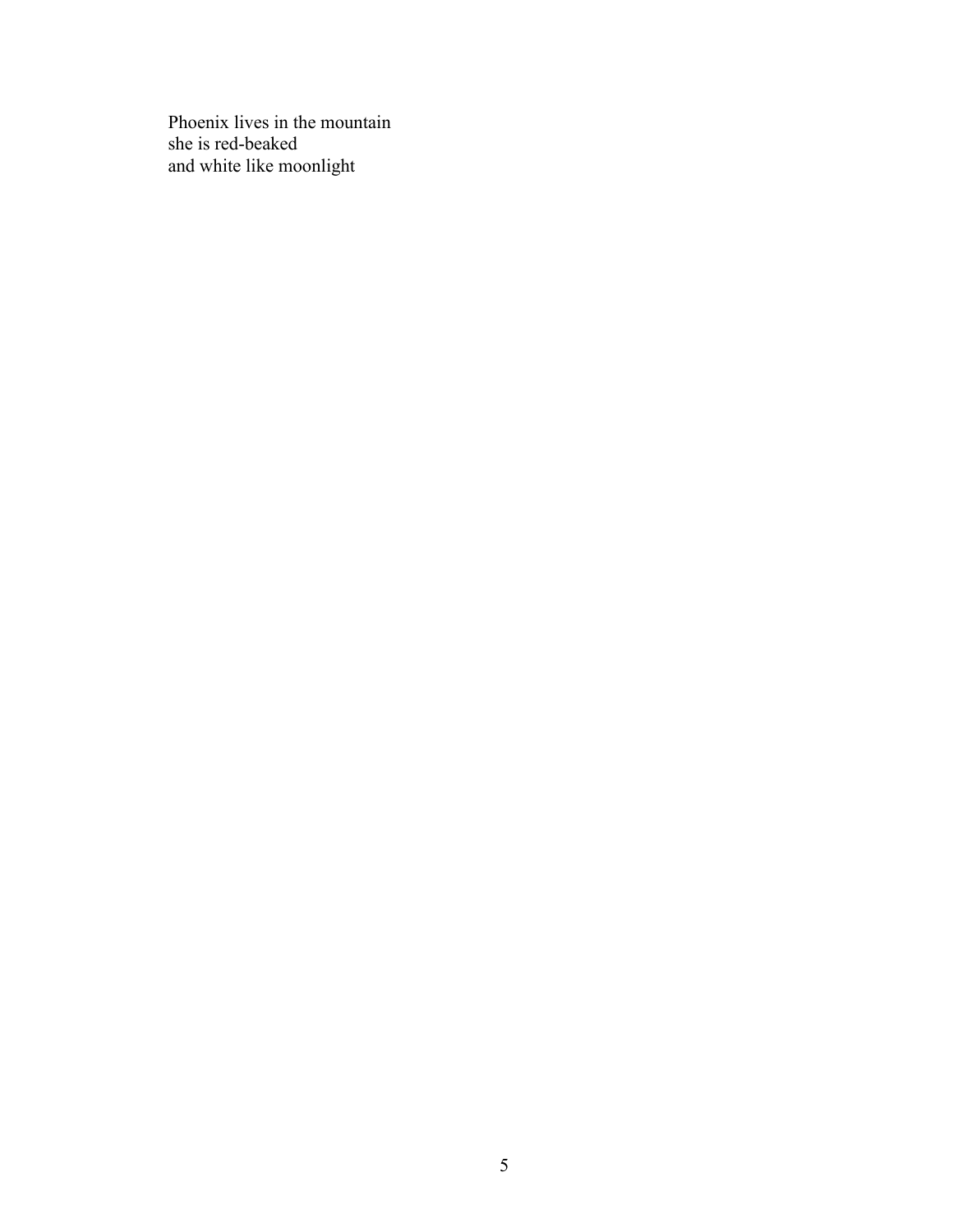Pull the down comforter up or your feet will dry like apples

Body is only particles here feathery dirt breaks bones for mineral

The farmer is here too skin breathing in iron spade breathing in oxygen

The girl's sacrifice skull letting in the rains that make the harvest hard

Farmer has your feet now girl has your hair now the rain beats at your ears

He expands she laps over cups of bodies spilling over

The world is warm and close and made for sleep

Pull the mantle up swap folicles for the thick everyone 4

The mallards tense wings in the water muscle strain sticks to the soul

The frogs are too far away to be fingers the mind remains mechanism to know

Your grandmother's near and she told me to tell you Let it go, let it go, coming home

Feel gravity pull all your darker parts faster

weight is a thing that's determined to last Travel needs presence to move and to learn:

The gone and the silent are equally vast 8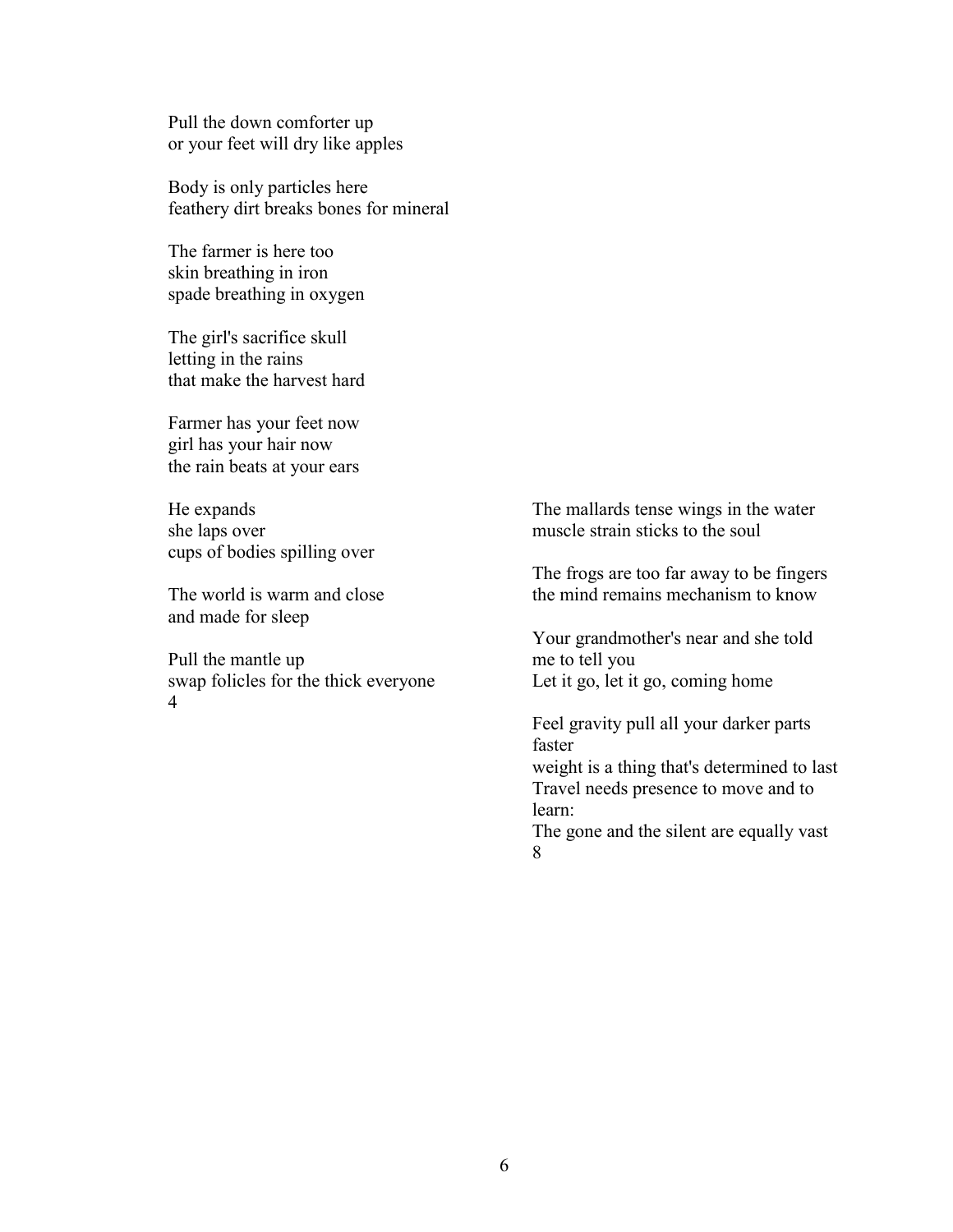I was running from the madness the broken ship, the yellow torches Phoenix hid me in her nest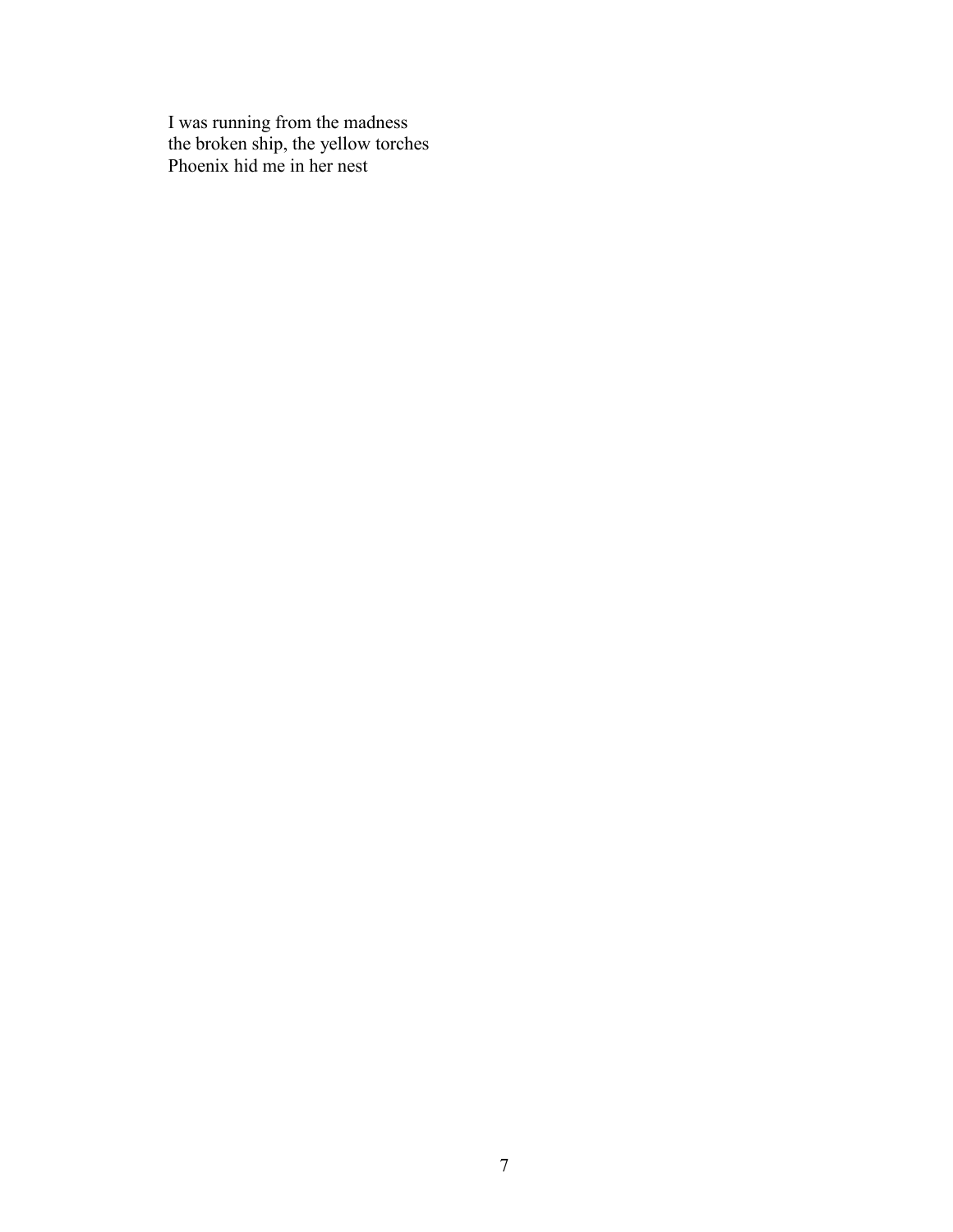Wade with me through leaf-piles of dead: I am here to hold hands from turning smoky.

The skyscrapers fold open like dollhouses, fake and solid. The dust that gathers in the creases

of your shoes isn't real, but it is heavier than real dust. There is no sun.

| Ask for Elvis, but there<br>are no souls unsullied:<br>like gorgonzola in your                                                | It's OK: darkness is real<br>and terrifying. Breathe<br>as much as you can.      | Stay: sift.<br>21 |
|-------------------------------------------------------------------------------------------------------------------------------|----------------------------------------------------------------------------------|-------------------|
| fridge.                                                                                                                       |                                                                                  |                   |
| There are twenty copies<br>of your heroes, fifty<br>maps of where the will                                                    | The mountains over<br>there will lead up,<br>but the rocks will only<br>love you |                   |
| is stashed. Every rock<br>will tell you the stories<br>you already know.<br>Follow the signs that<br>resemble feathers.<br>22 | if you believe they will<br>34                                                   |                   |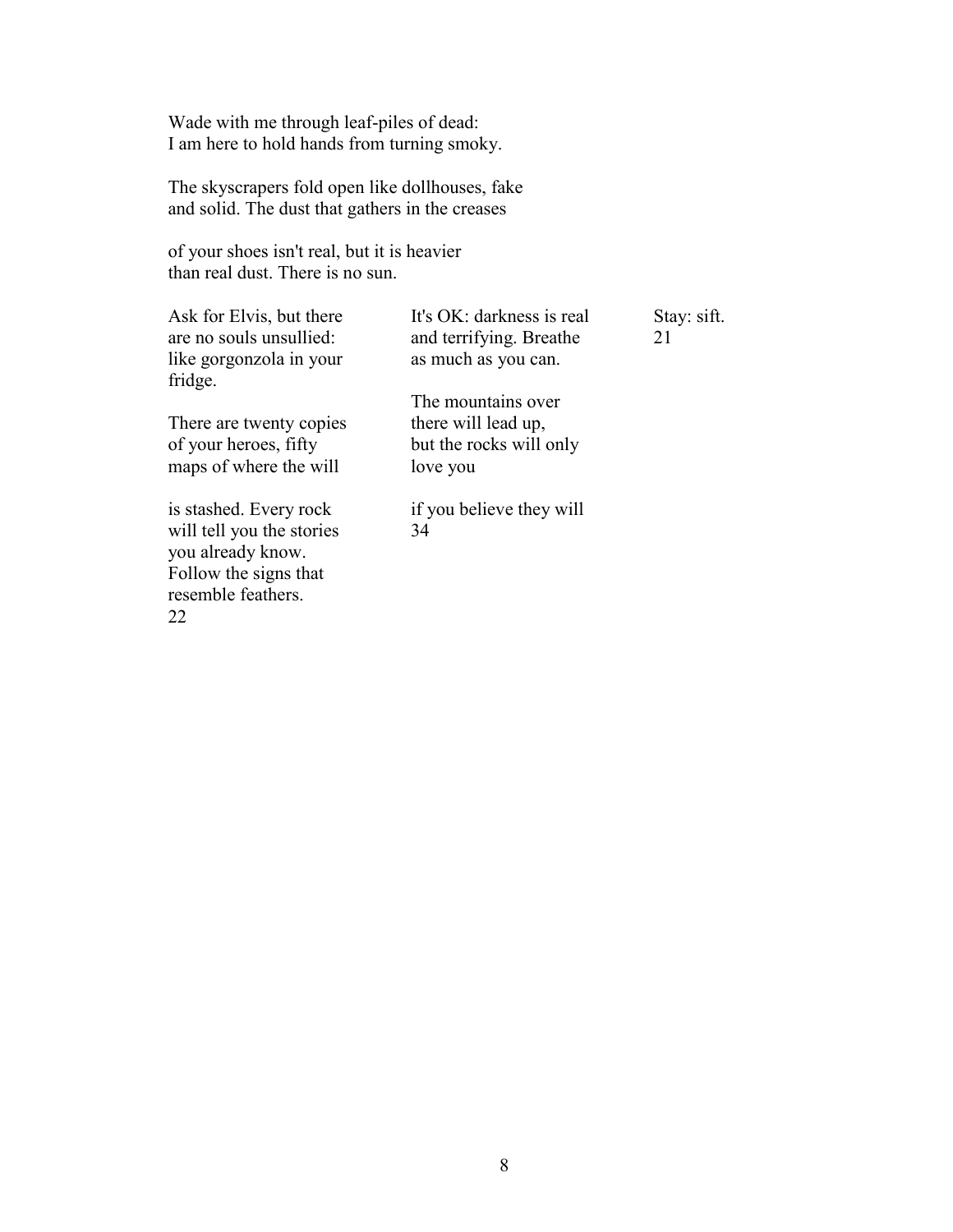Oh! Mayan temple skyscraper! Caged tops of the fortress! Spears in the setting sun!

Liquid sky and sacrifice clouds

Escape from the charred cigarette-earth to air out of gold

Anything can save you:

Each day the towers still point up! Still the circling desert, the wind

Silhouettes, halo set on earthy sand crowned with the diamond searchlight someday you will capture the sun

The distance may be dark in this circle we worship through the night 29

West through dunes and head turned up

follow what you can: light iron roads :things to pound rail

spikes into

migration along the invisible trails

one thing cannot help but move to another 32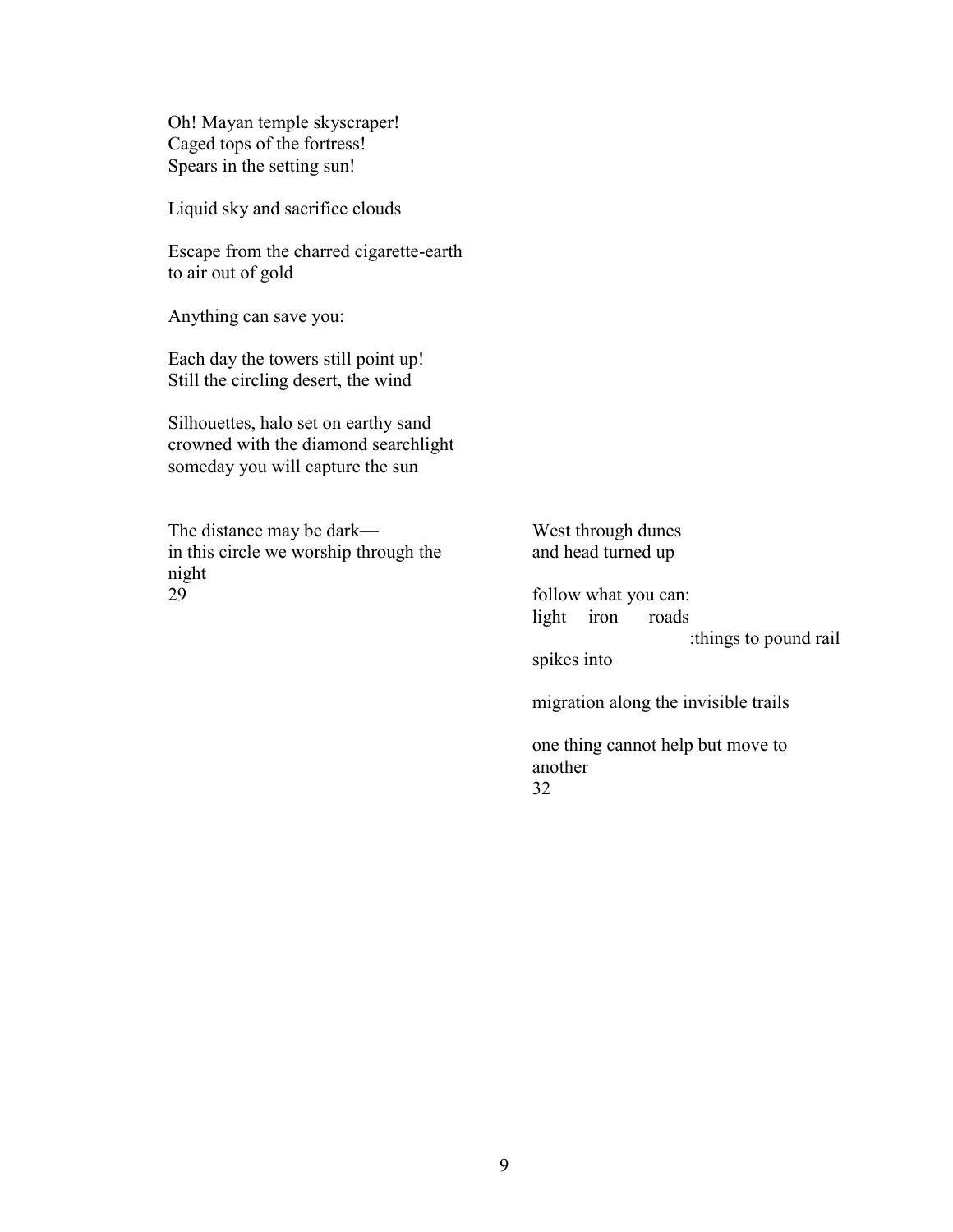Horizon! Lox! Automobiles! Sex! Run to the ocean and swim past the sands

They're playing a polka they're twining their arms

Dance with the dollar wash off your scars

Sloshing your belly One more night, please, of lights before chambers and feet 9

(You are the camel and they are the jars

start walking backwards toward opening mouths) 12

Goodbye to the lillies, the streets!

Parkas to make the cold joyful  $14$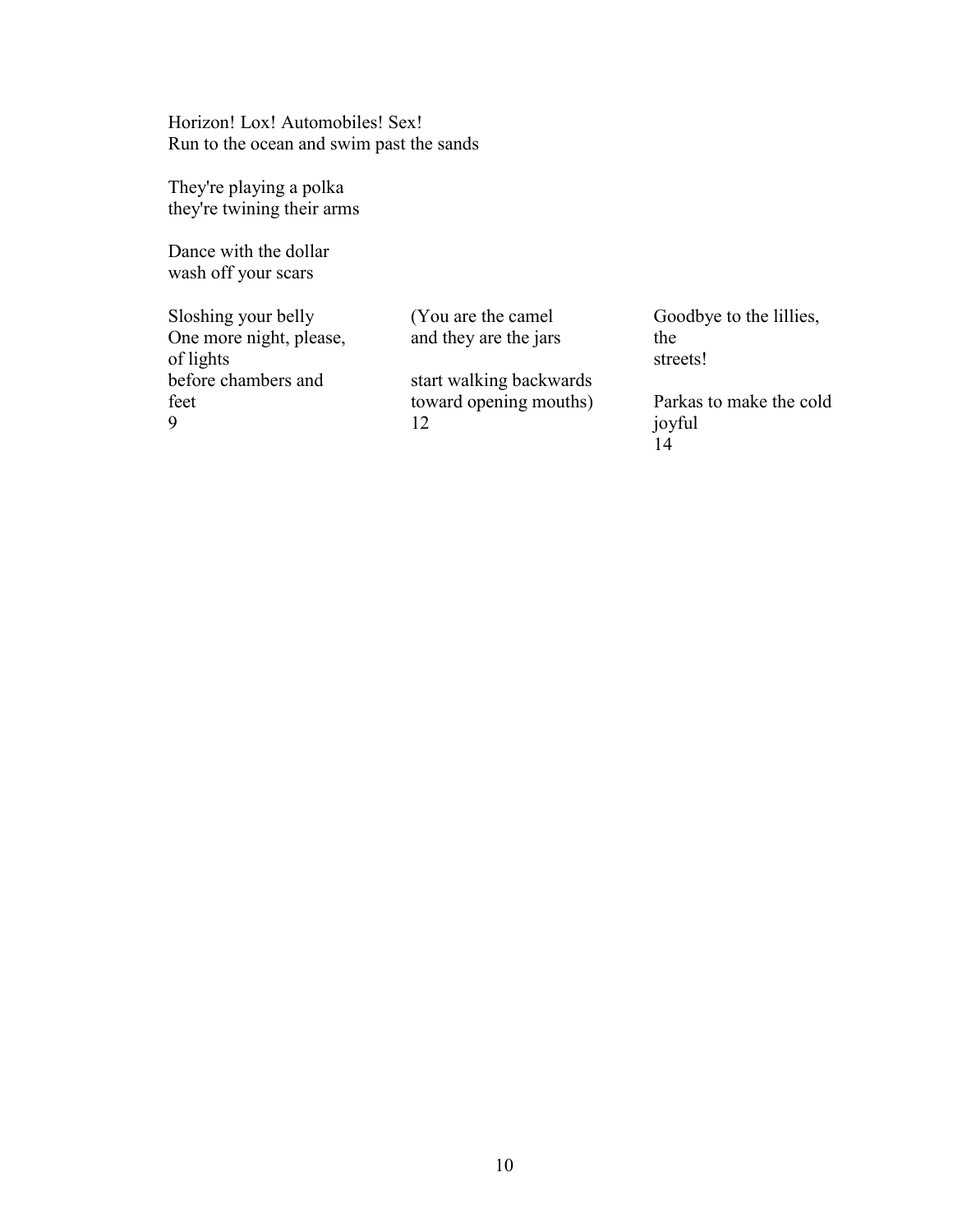And after that, nothing can govern you: Play billiards with marshmallows, or graft together a lime tree and a tulip. Make a vacuum if you really really want one. Use lungs, use water, the world is your machine.

What is left? A metal lathe is the only tool that can make itself! Make a kingdom:

Seeking God can be either easy or hard: lay a trap with leaves or stained glass. Avoid earwigs. Don't trust anyone who doesn't know how to work a chisel.

paint, paint, paint.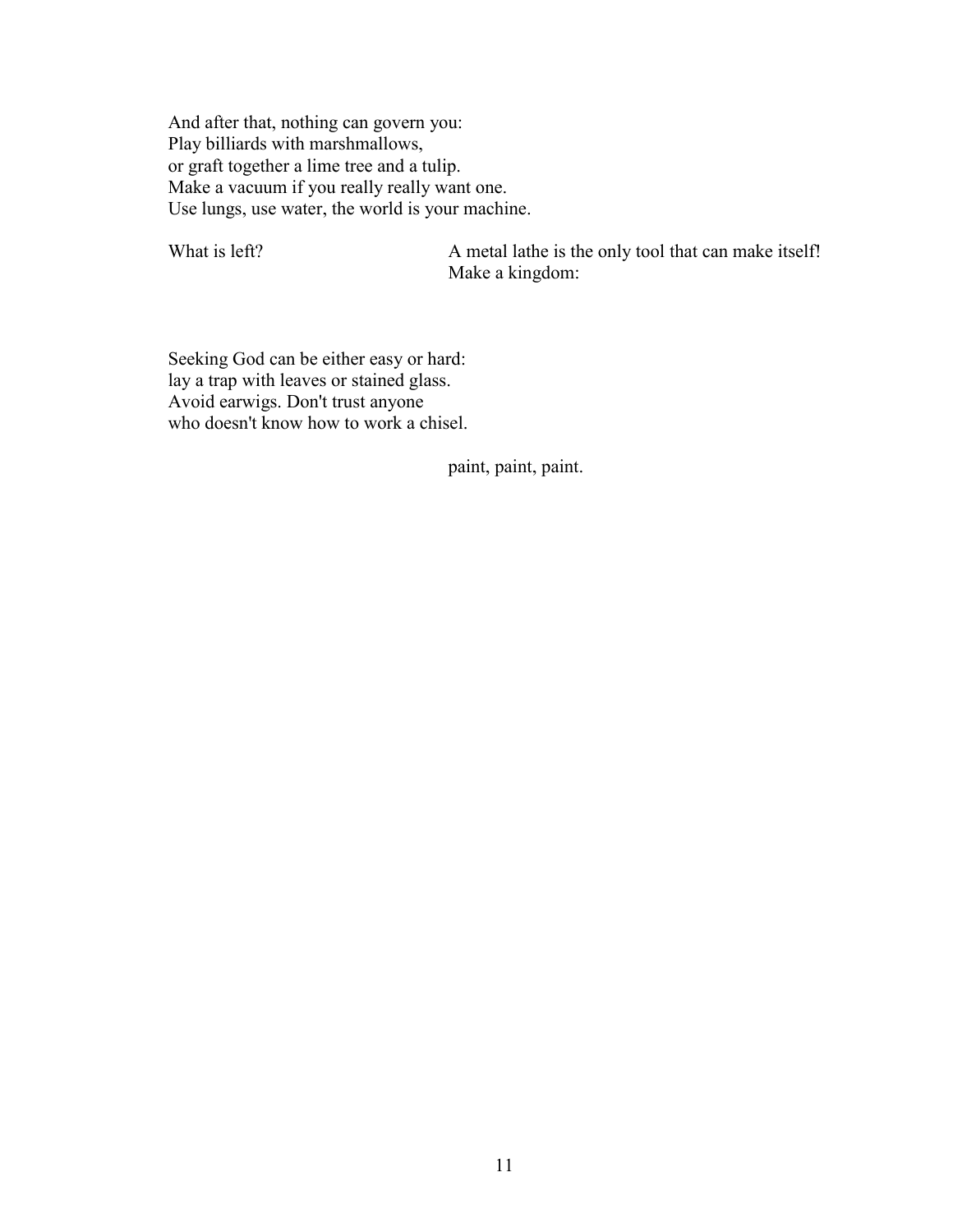run from the sun! there is no more room under the umbrellas 13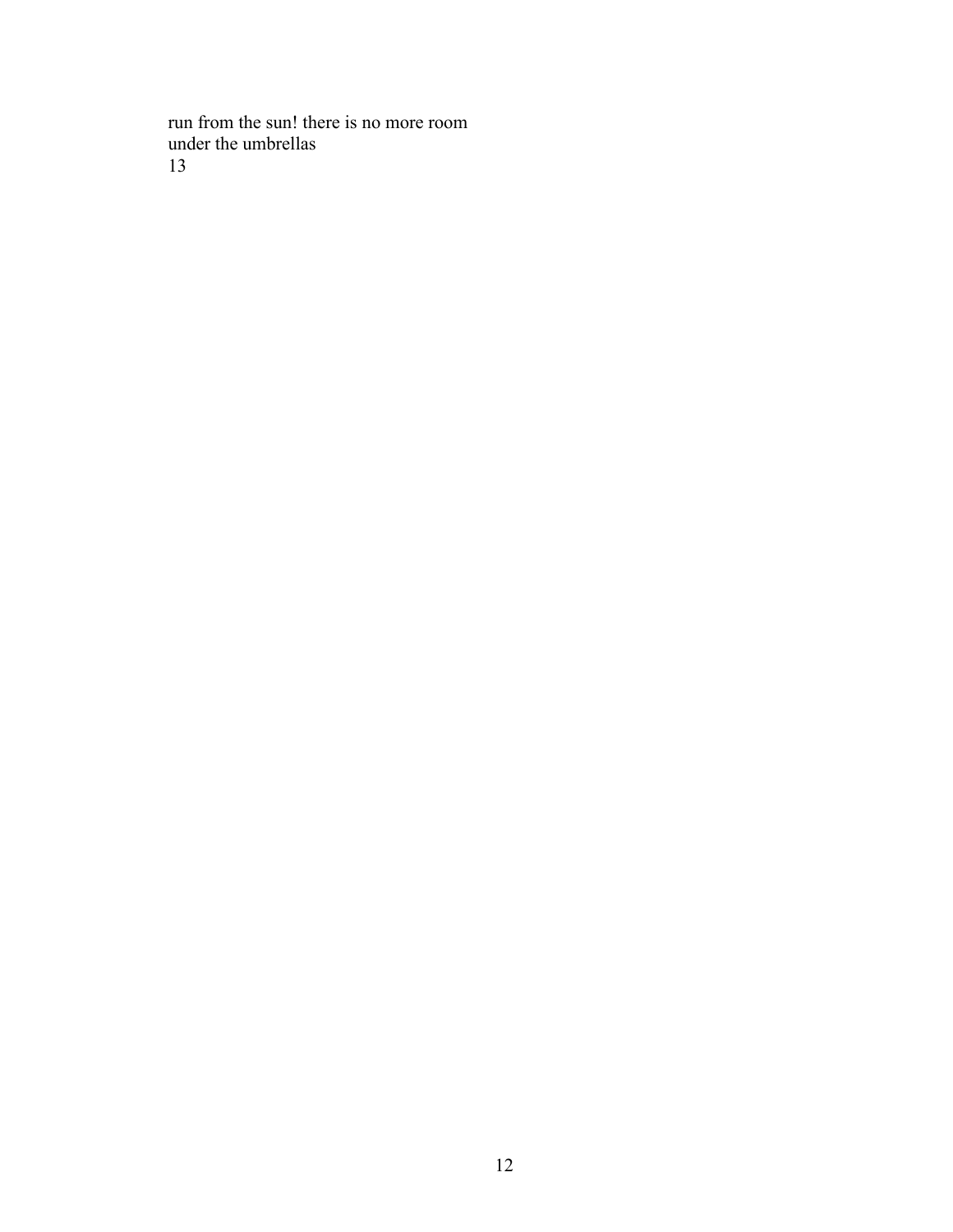|                                           | (elbows in your ribs and bruised blue) |                            |  |  |
|-------------------------------------------|----------------------------------------|----------------------------|--|--|
| the elbows do not mean it: arms and bones |                                        |                            |  |  |
| need space for their matter               |                                        |                            |  |  |
| rib, rib, ribs cage the heart and lungs:  |                                        |                            |  |  |
| they do not deserve to be bruised         |                                        |                            |  |  |
| but inside your body                      | because they were                      | because they were          |  |  |
| there is no air:                          | strong, and wanted                     | strong, and wanted         |  |  |
| intestine coiled next to                  | the lungs to fill with air             | the lungs to fill with air |  |  |
| liver and only                            |                                        |                            |  |  |
| warm too warm liquids                     | hammer together a new                  | hammer together a new      |  |  |
| and skin                                  | space                                  | space                      |  |  |
| that hugs your body                       | a fort of sailcloth and                | a fort of sailcloth and    |  |  |
| together                                  | paint: stretch                         | paint: stretch             |  |  |
| push into this body next                  |                                        |                            |  |  |
| to you:                                   |                                        | let in the man who plays   |  |  |
| diaphragm to lung,                        | batten yourself with tar               | saxophone in the street    |  |  |
| move each other                           | paper,                                 | or notices when you're     |  |  |
| and hairs that are not                    | you little hidden candy                | changed your hair          |  |  |
| yours in the drain                        | stash                                  | this is conditional: fair  |  |  |
| and the floor covered in                  |                                        |                            |  |  |
| crumbs                                    |                                        | contract of family or      |  |  |
| but hold to the other                     |                                        | shared cigarette           |  |  |
| because                                   | hang your paintings and                | pull up the ladder, you    |  |  |
| a body needs many to be                   | your lights                            | have what you need:        |  |  |
| whole                                     | invent your own                        | sandwiches: value of       |  |  |
| 26                                        | transmutation device                   | parts                      |  |  |
|                                           | 11                                     | 28                         |  |  |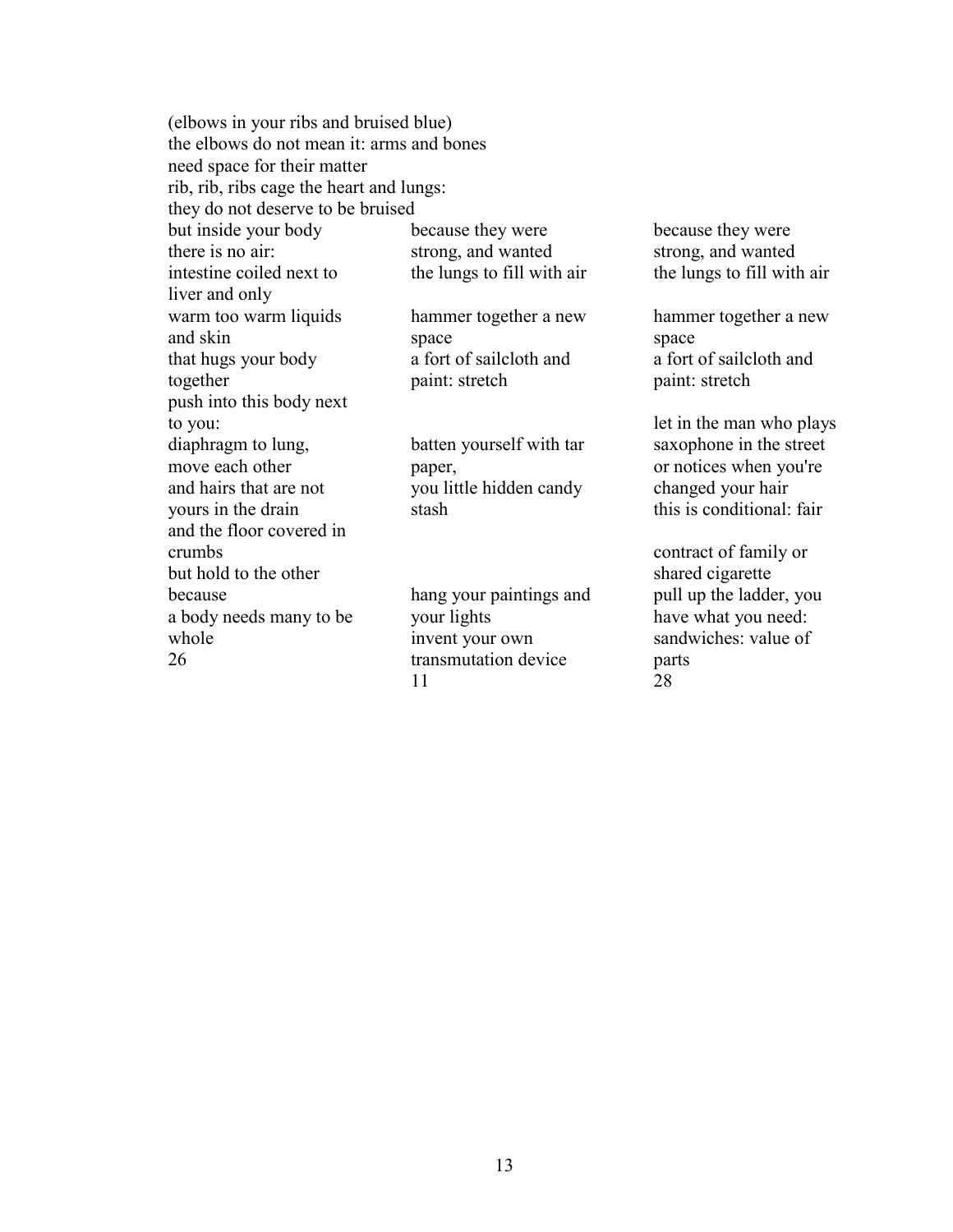Go forth! and conquer! icy winds will rub your cheeks the stars will run from your astrolabe

diving bells made from garbage bags and your feet dangling and cold and blind it's not easy to feel the pressure grow or the brushes of fish against toes

only wave, wave, wave grey and smelling like crustacean

and here the dolphins! apples in your teeth and the crackling flags

dance to hear your steps make a noise the echoes and the wake and the others with you folding into each other

down to the hairs on your skin and the sun  $\mathcal{D}_{\mathcal{L}}$ 

salt to whiten your clothes and crack your lips and burn your hands

make this metal body float! turn heat into motion and keep going

there are black-rocked waters where a ship can't go the thunder could be a waterfall or it could be thunder 34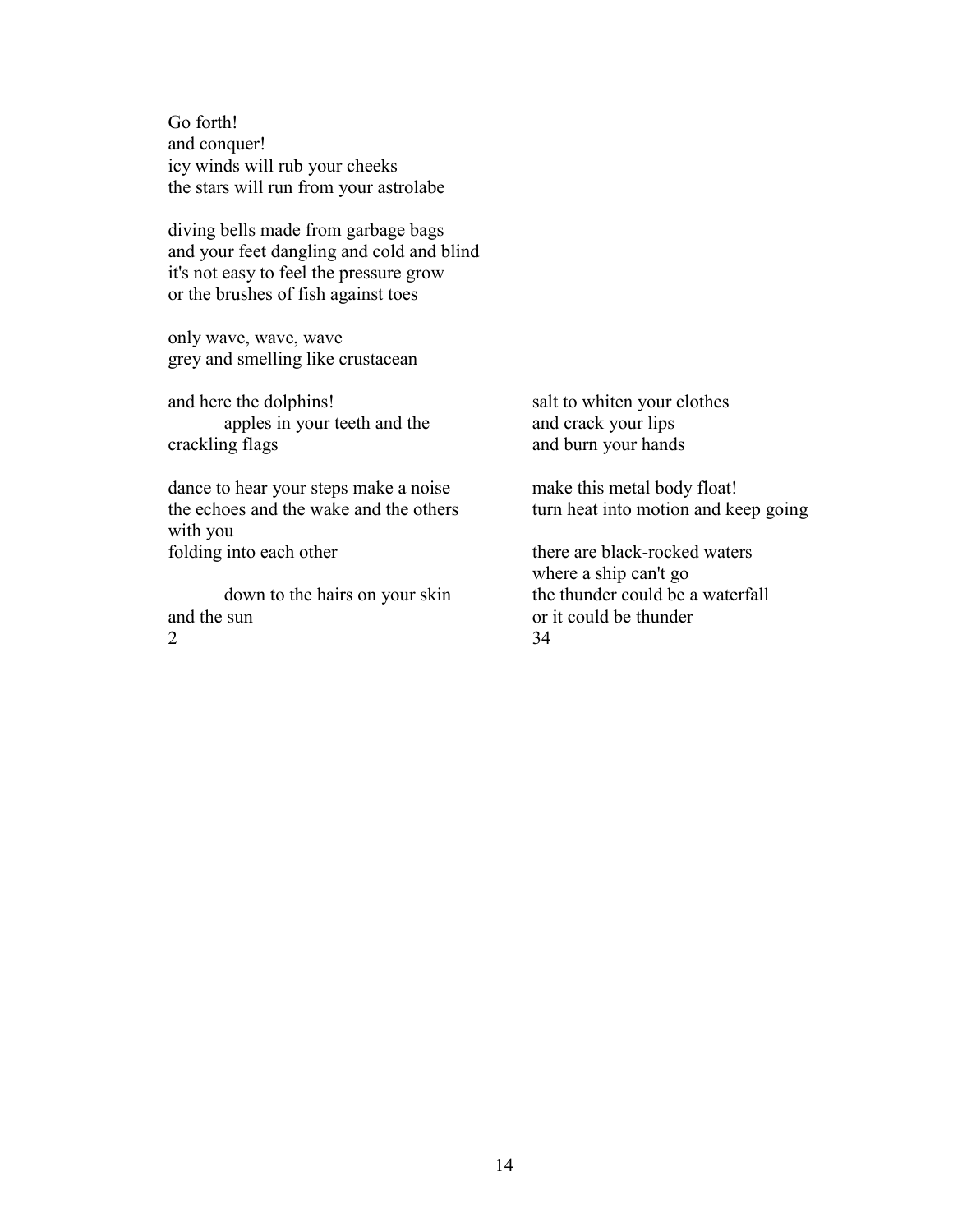There is a hot spring by Phoenix's nest It took away the rotting mud and covered my welts with pale scars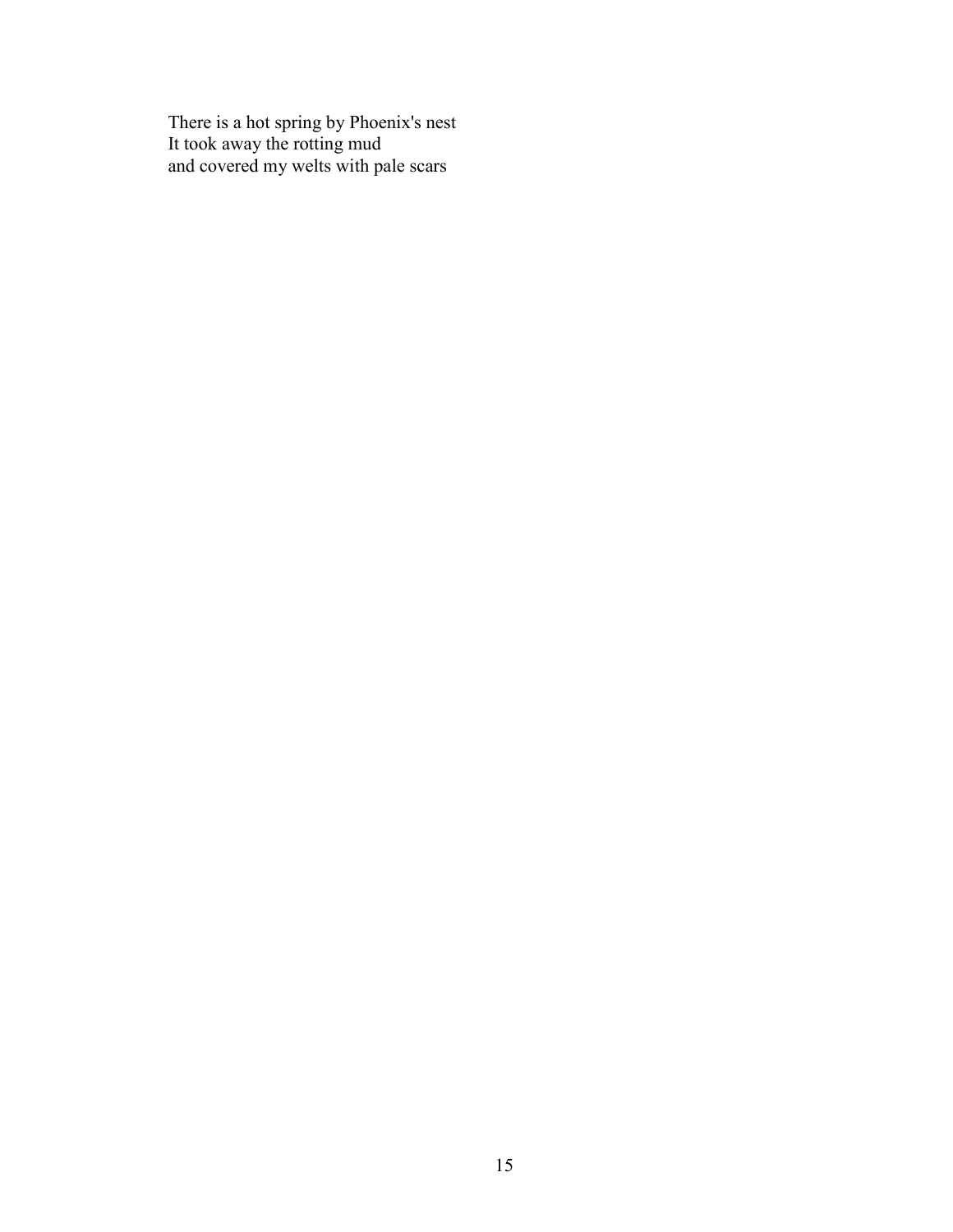I will say this in case you recognize it: the heavy sun the dark paint that sticks to your skin it is like playing chess with Orion: one move for each of his rotations

carrot cake filling your throat the roaches are already dead

the hills are accumulations: examine each blade of grass to find the small green ants climbing on it

your friends have been exploded and reassembled: dog's face pink claws crushed feet stalked eyes lie still and the beasts will not see you: go to sleep and the green ants will cover you up if the brown leaves bury your face it is safe

17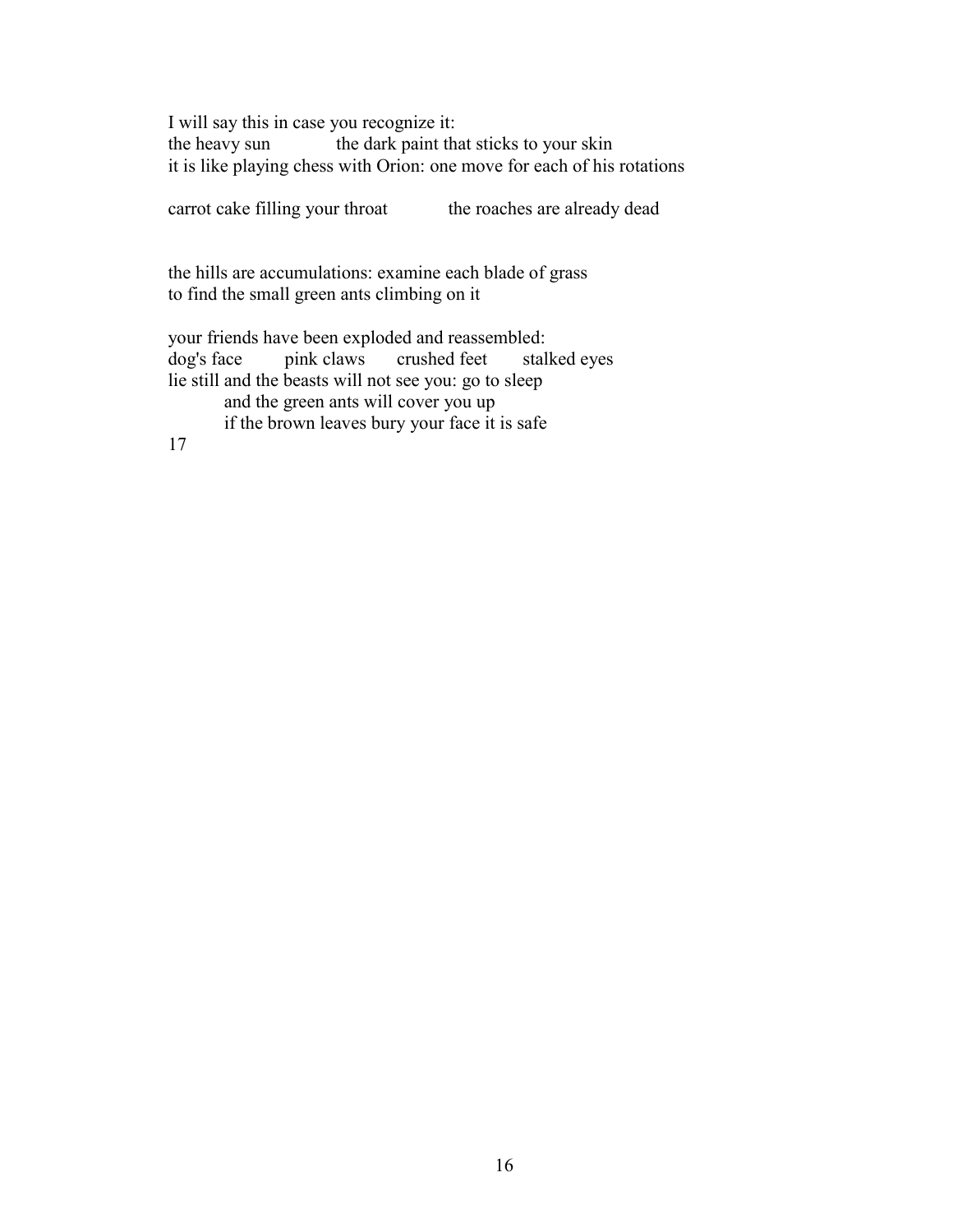Remember the yellow robes and the kneeling? a long-haired god of kindness gave you a handkerchief, and left you to the shackles it always starts with this. the torn contract the soft spots on the fruit did you refuse the bitter tea, the butter with hairs in it? or balk at kissing horned feet? outside it is cold, and those who chant the best are closest to the fire.

now all the straws but one have rotted: there is slime on your clothes

the rugs are hiding holes in the floor every thread you spin is eaten from your wheel: the butterflies need it more, we were told

> there is no gold left in the dirt wine is seeping out the windows the rice is crawling away

cast your lines over the river: they will spool out forever there are no trout to come back hang the tin cans at the window no wind will move them

The ship's sails are empty, the letter reads, there is no way to leave. 18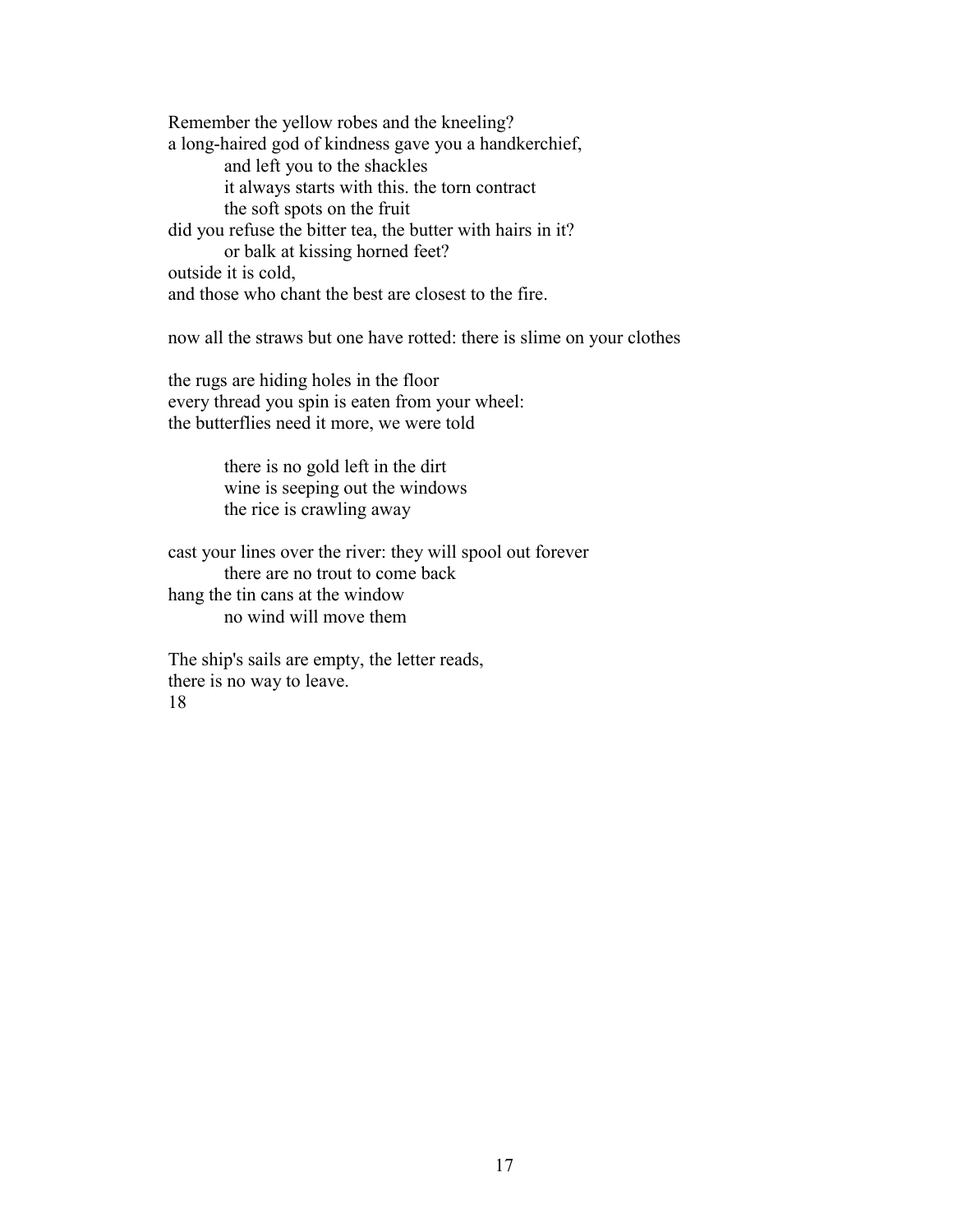You and I must learn to ignore this world. Cut the ivy from your body, pull its sticky feet from your skin. This stone in the stream, unmoved.

> the mushrooms will only speak to one another: they whisper about dark and damp is this a thing to regret missing? Say to yourself, no, until you believe it.

The slow bricking, the glacier climbing over the tree: if you sing slowly, the crickets will learn your song:

Scallop-moons, shine white in your shells bowl of water, you need nothing added ukelele that sings from its body

Rowboat on water, sky in all directions the oars that can walk over waves

Let's stretch our arms and row away break the rope and shelve the stings no force can hold our wings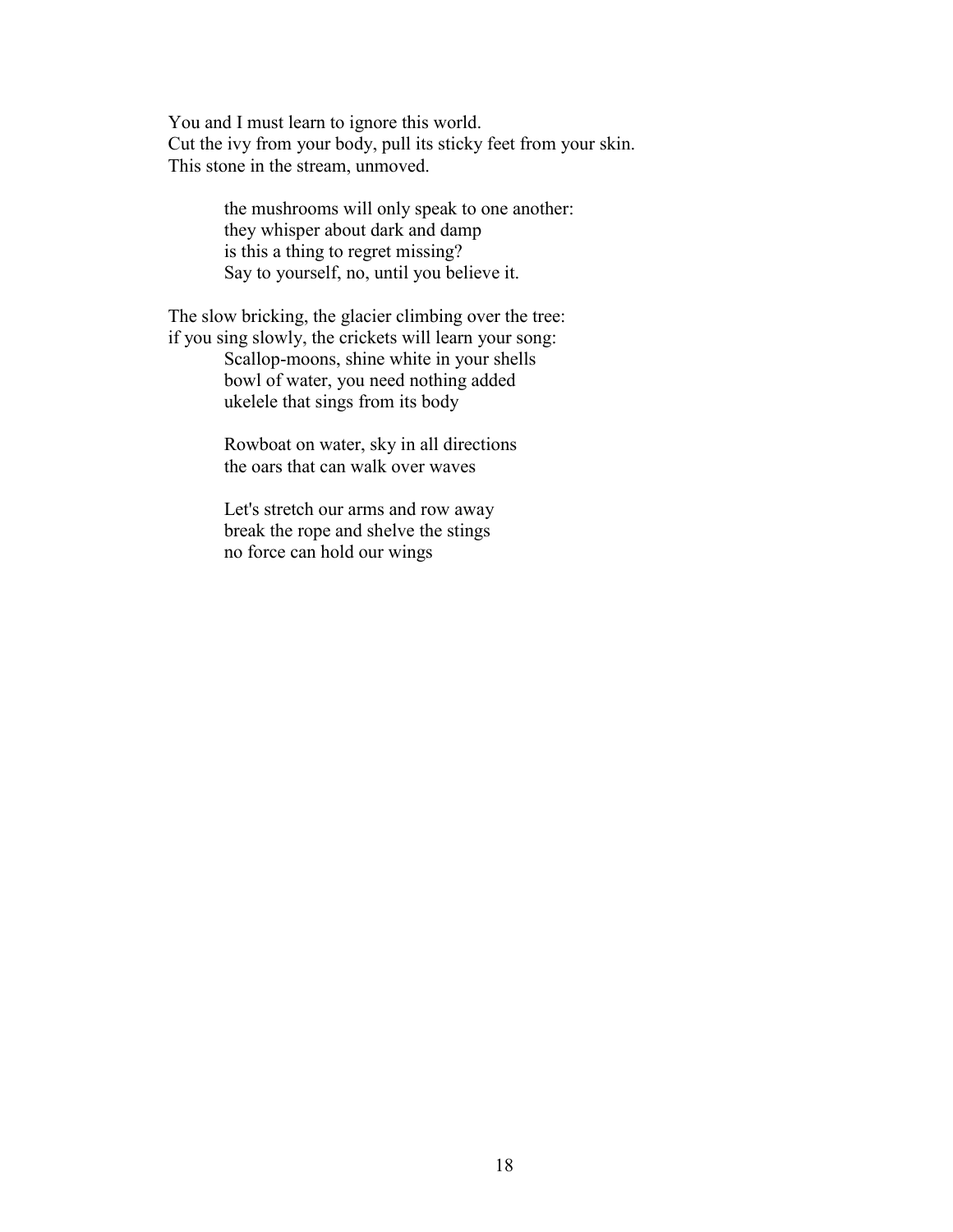Phoenix fed me figs until I was no longer starved I slipped the pits in my pockets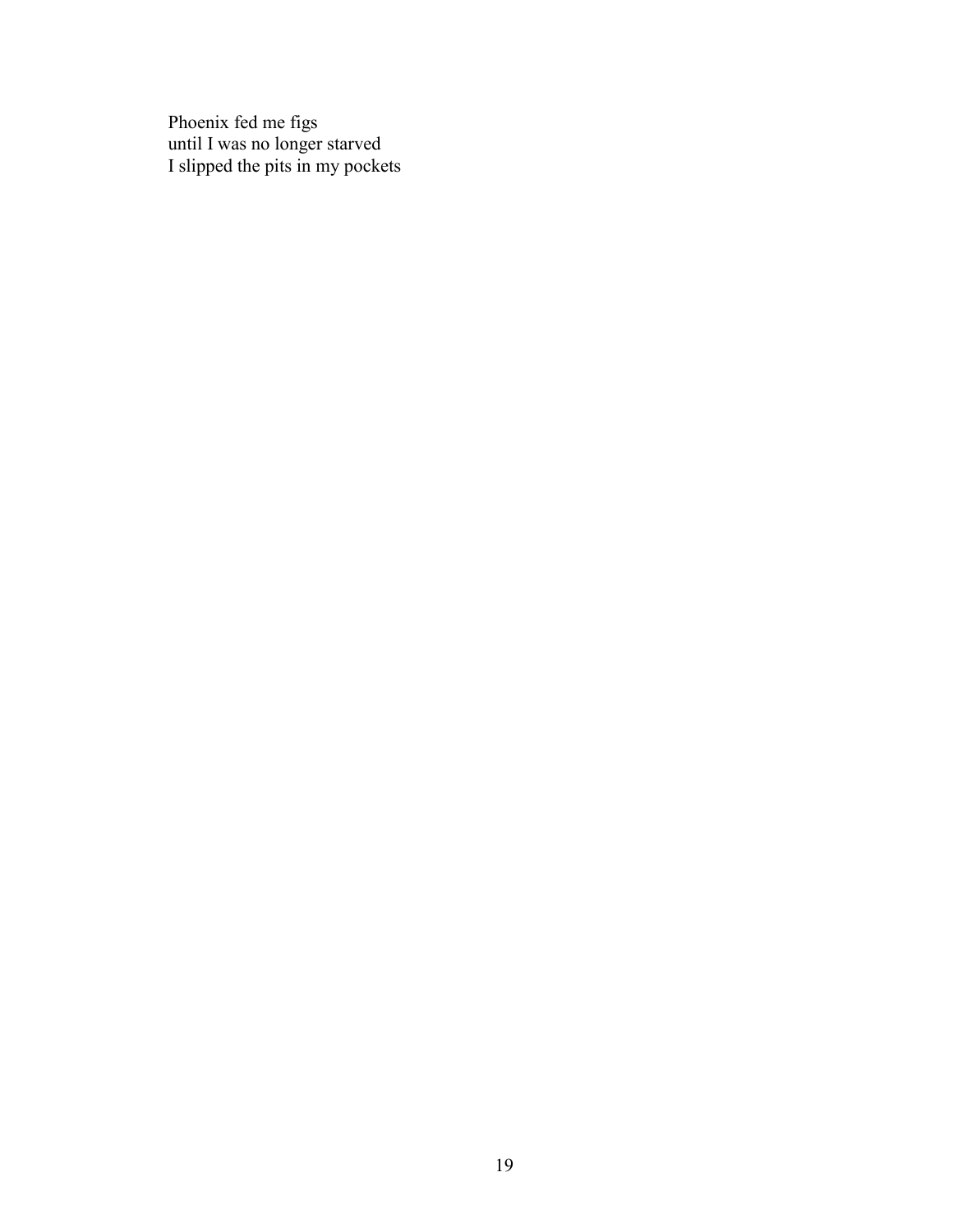Step from stone to<br>stone in the in the soft river

little leaf in the wind, Hello 21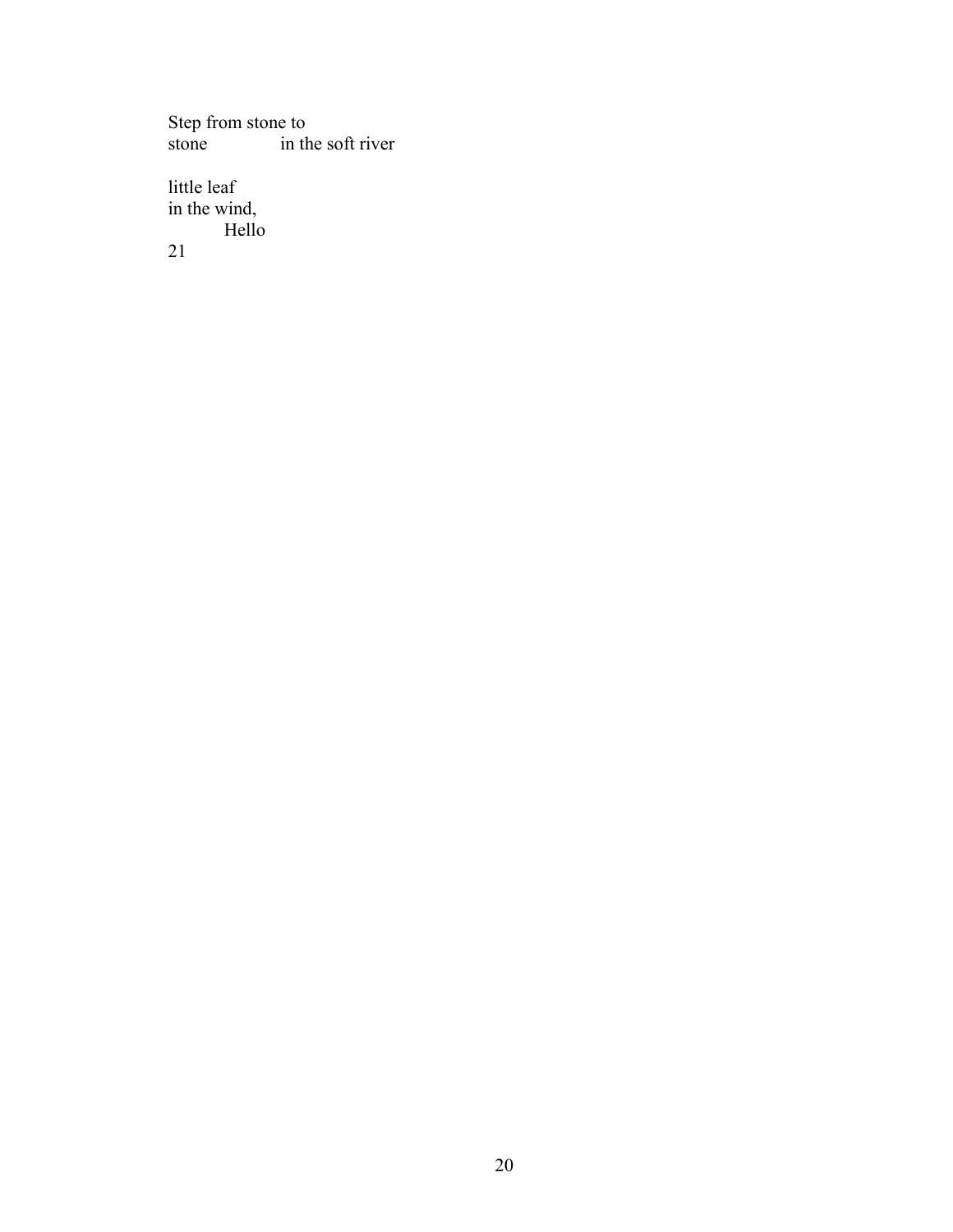the ways are myriad and many<br>of us were great fish of the c great fish of the ocean that will whisper secrets water cannot consider footprints on the white tile white tile with sunlight filling in lines<br>h fish scales of wax on the candle fish fish fish scales of wax on the candles can only move down the path is the only way you can look forward but your head turns<br>around a single point treading water turni around a single point treading water turning sun and at the end of the circuit<br>thing new turn turn turn is something new until the light grows out of itself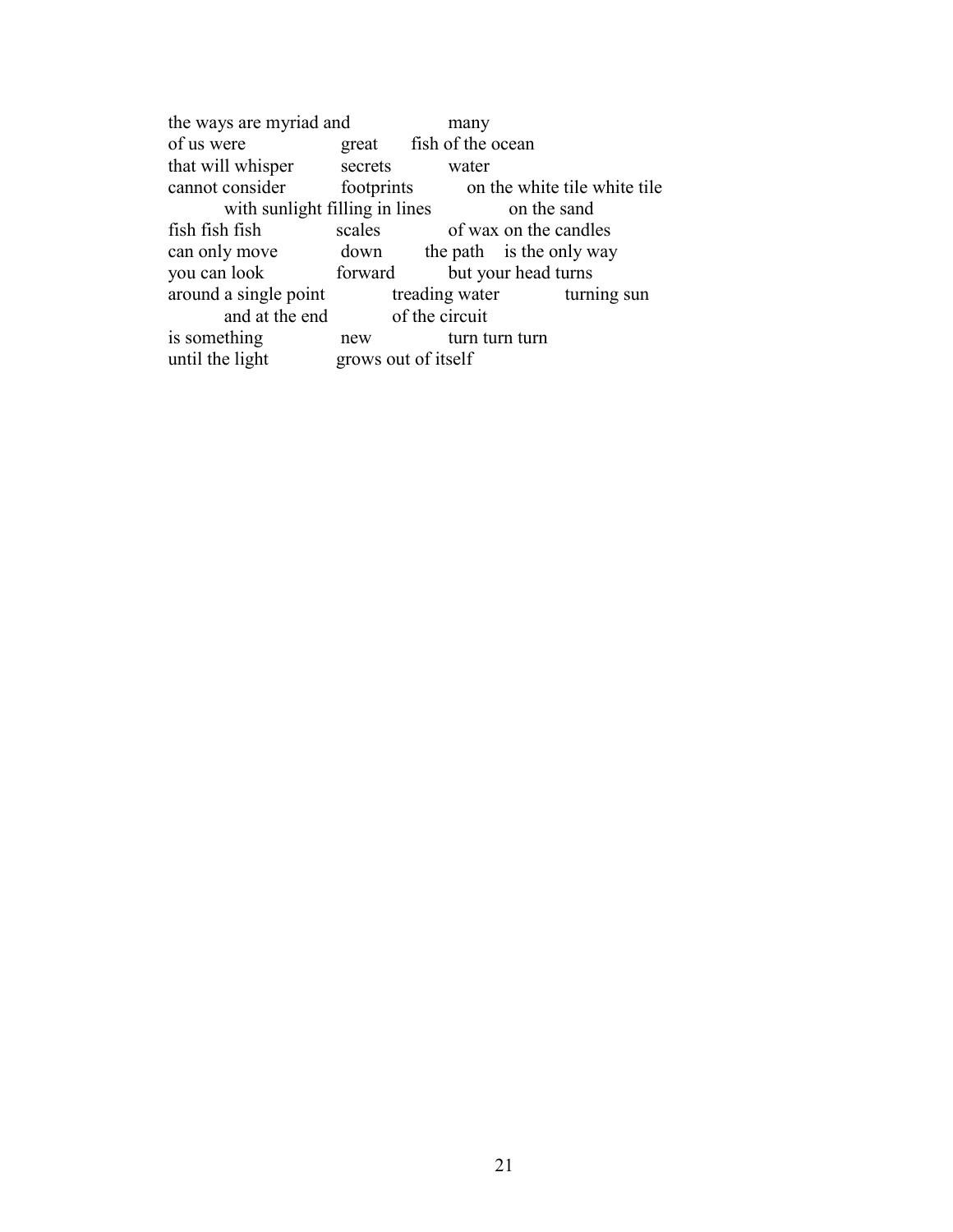Come, O reader, walk beside me: there are many potholes on the road to Hell. Slip on this vest of wool and honey and I will tell you how to make it. I could sing to you the battles of a Danish king or names of the fifty states, if you will learn the tune. Sit by the lamb, sit under the low roofs! Turn this orange over in your hands.

Come on: there is a population of prophets, doublets and trees, who love to talk.

You will recognize the path: it is made of women, gravestones and moons. 23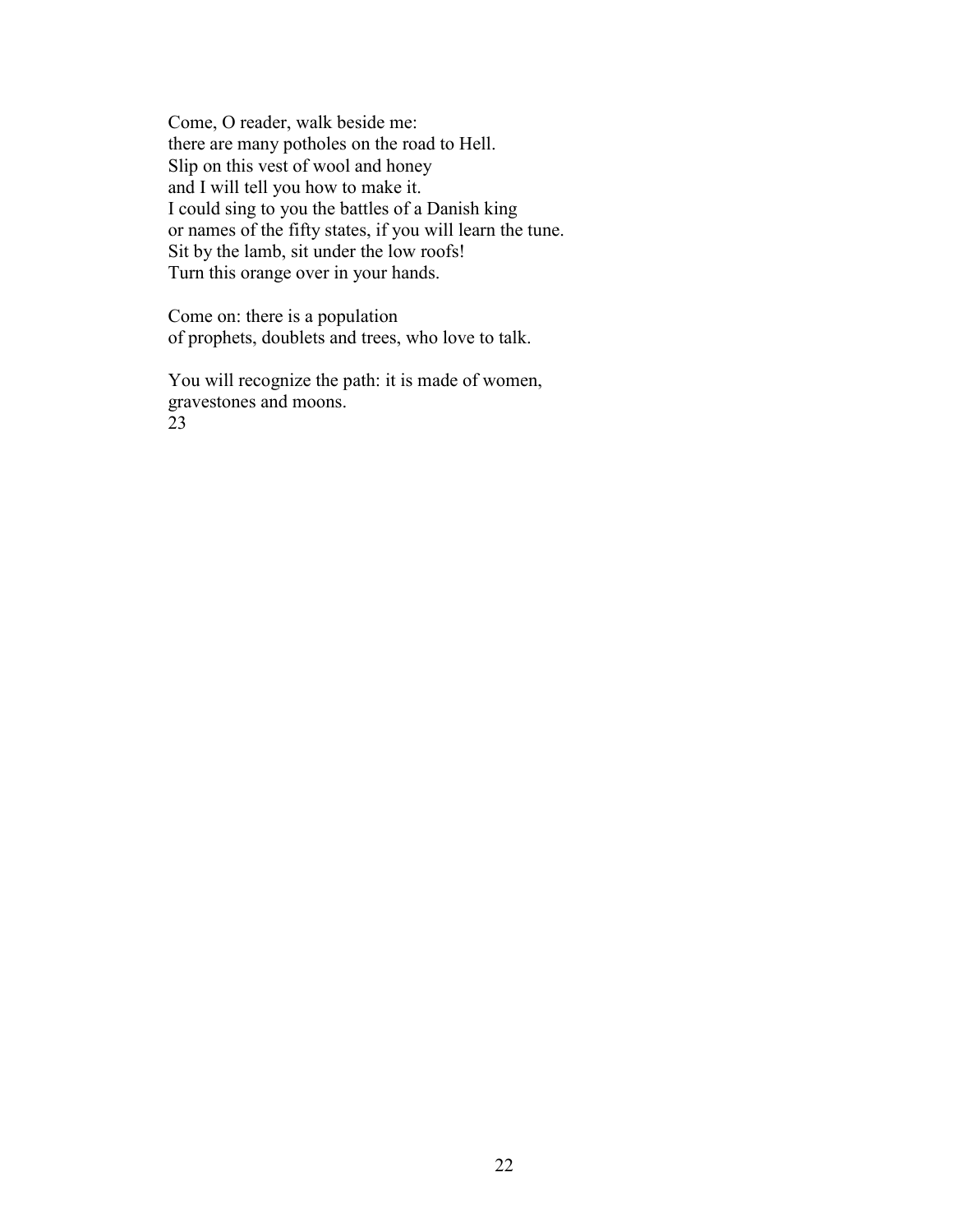The chorus sings: *Hold your eyes to the page! Move here, to here*

> *there is a thin line, the groove of recognition tra: la la ends with: amen* Is this what you want? There is always a space that cannot be predicted It is time to build a choice.

Apple tree, telephone! The dog that looks like a sheep: hold out your hand to him. Language of salt, song of butter: Snowflakes do not wait in line, are not numbered: The octopus chooses his form: Fold into an origami flower, bird, forest!

Would you be content to see the city from its carnivorous walkways? Step away to see the forests the fields Move your hands and imagine a lover lying in bed: there are no wrong choices.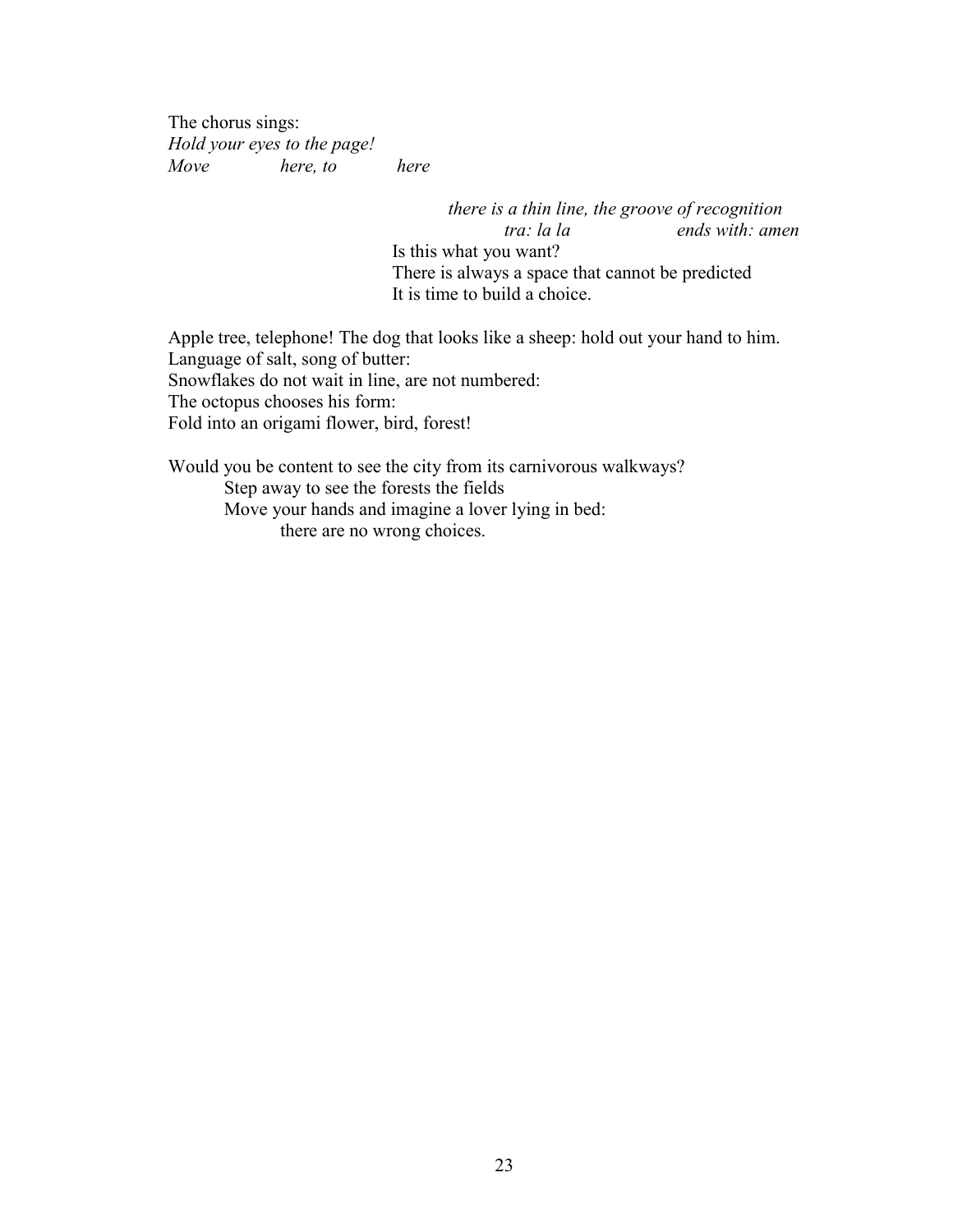I kiss Phoenix on her hard beak I did not know how else to love my champion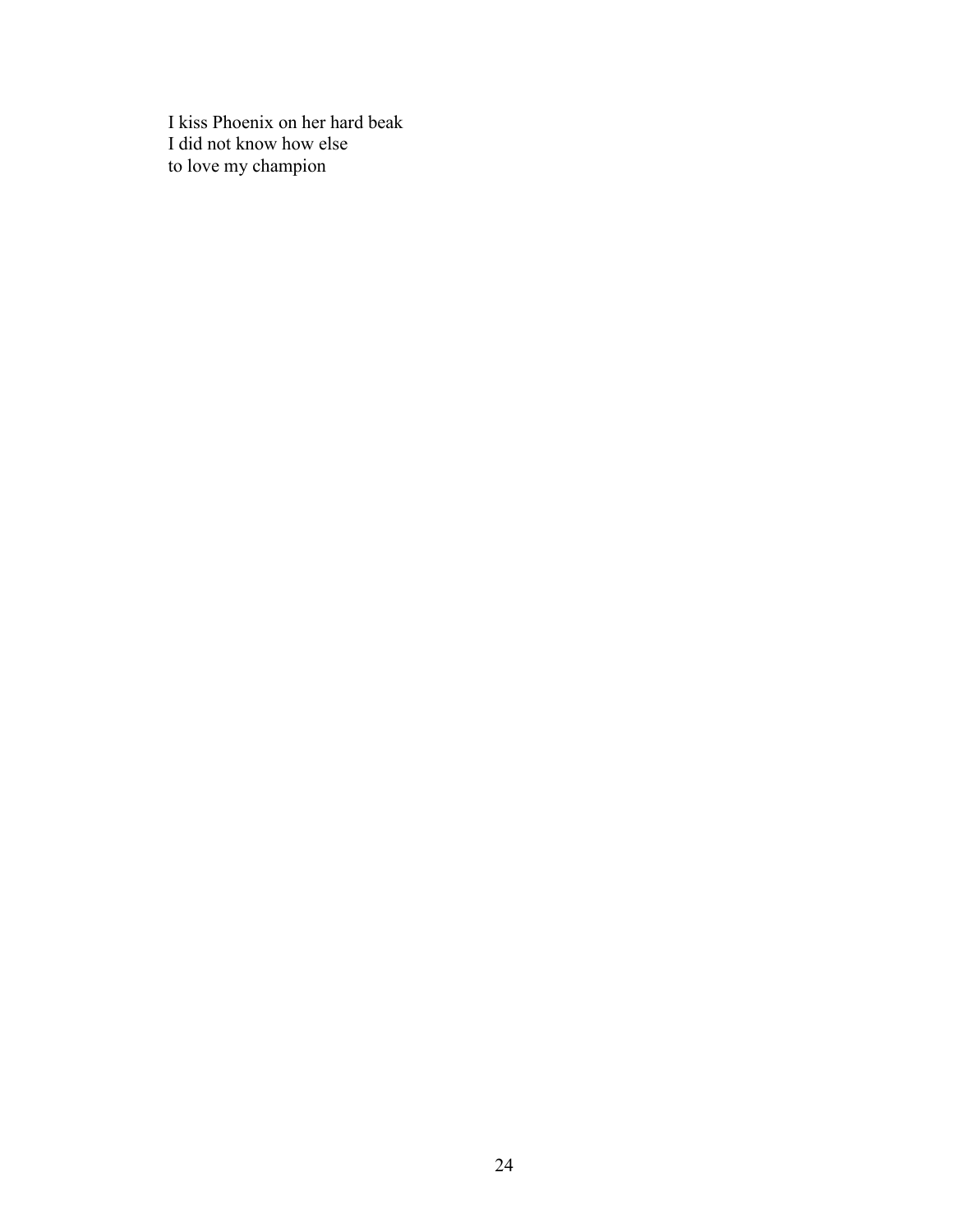Do you wake up limb on limb like icing? The sweetness from entwining, the heartshaped eggs. You are a lover, dear reader. The tree that loved the sky so much he turned himself blue. The berry that became silk. Wave that throws itself at the sand, kissing the buried clams.

I am in love with a man. I am in love like being caught in a rainstorm, or seeing your own skin under the moonlight. It is nice, love, building a chicken soup layer by layer, golden fat and carrots. Pour me out with your hands, love. Reader, come with me; the way is lined in linens. Let's listen to the echoes between bodies. 39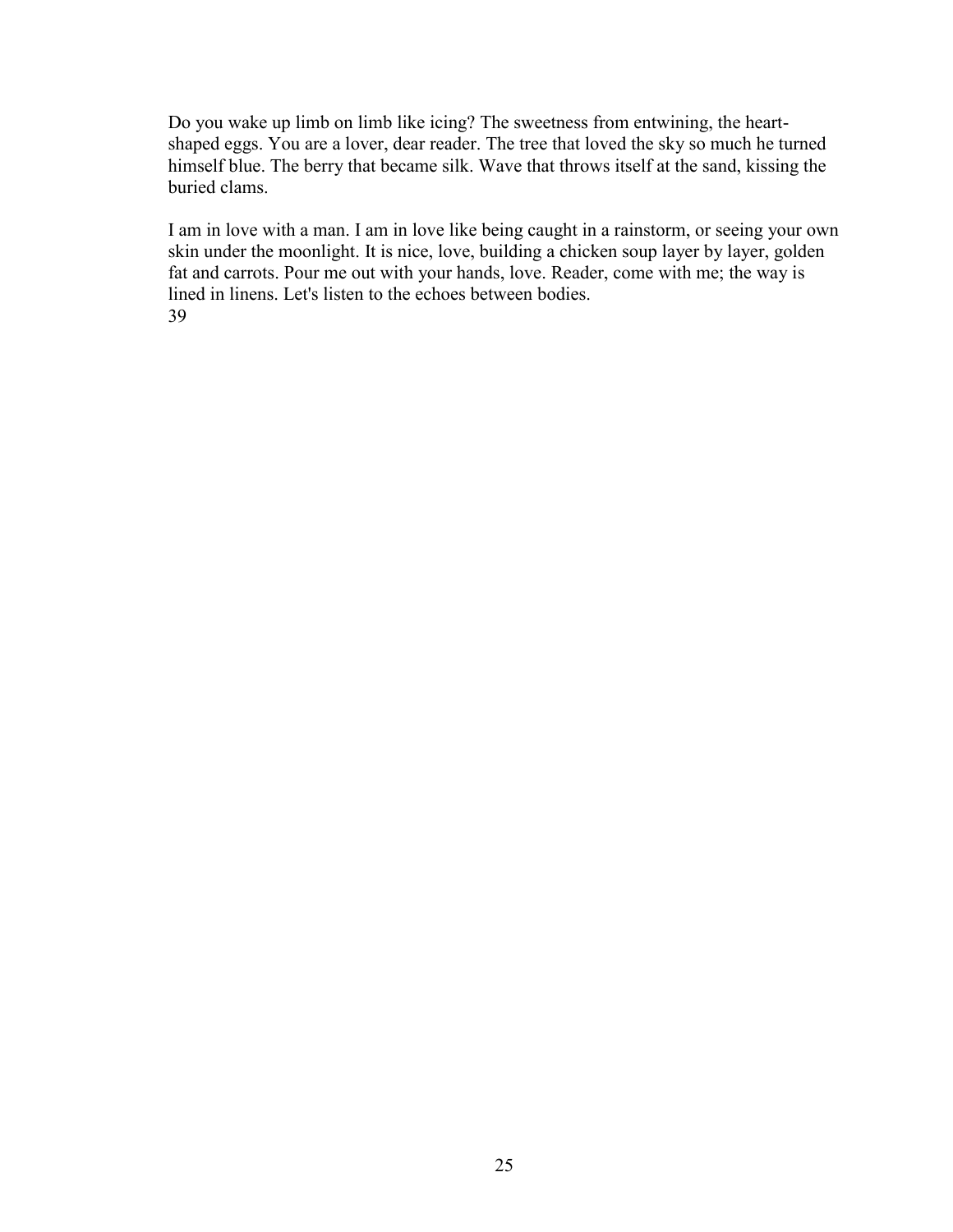Place your body inside another: be a pancreas. We are always inner, hugging: cog cannot turn without its spring. Stretch your body and watch the storm grow miles away. Feel the resistance: cozy, whole: the core is pushing out. Stand on others to see far, the bubble on bubble climbing from ocean. You are structure, becoming thing.

Are you a sleeve sewn to torso, sewn to collar? Pattern, thread. Folding is planes wanting to be close. Membrane, keep us close.

Are you cake bubble, soda dissolved in water; 4 or mantle layer, hugged, hugging? 25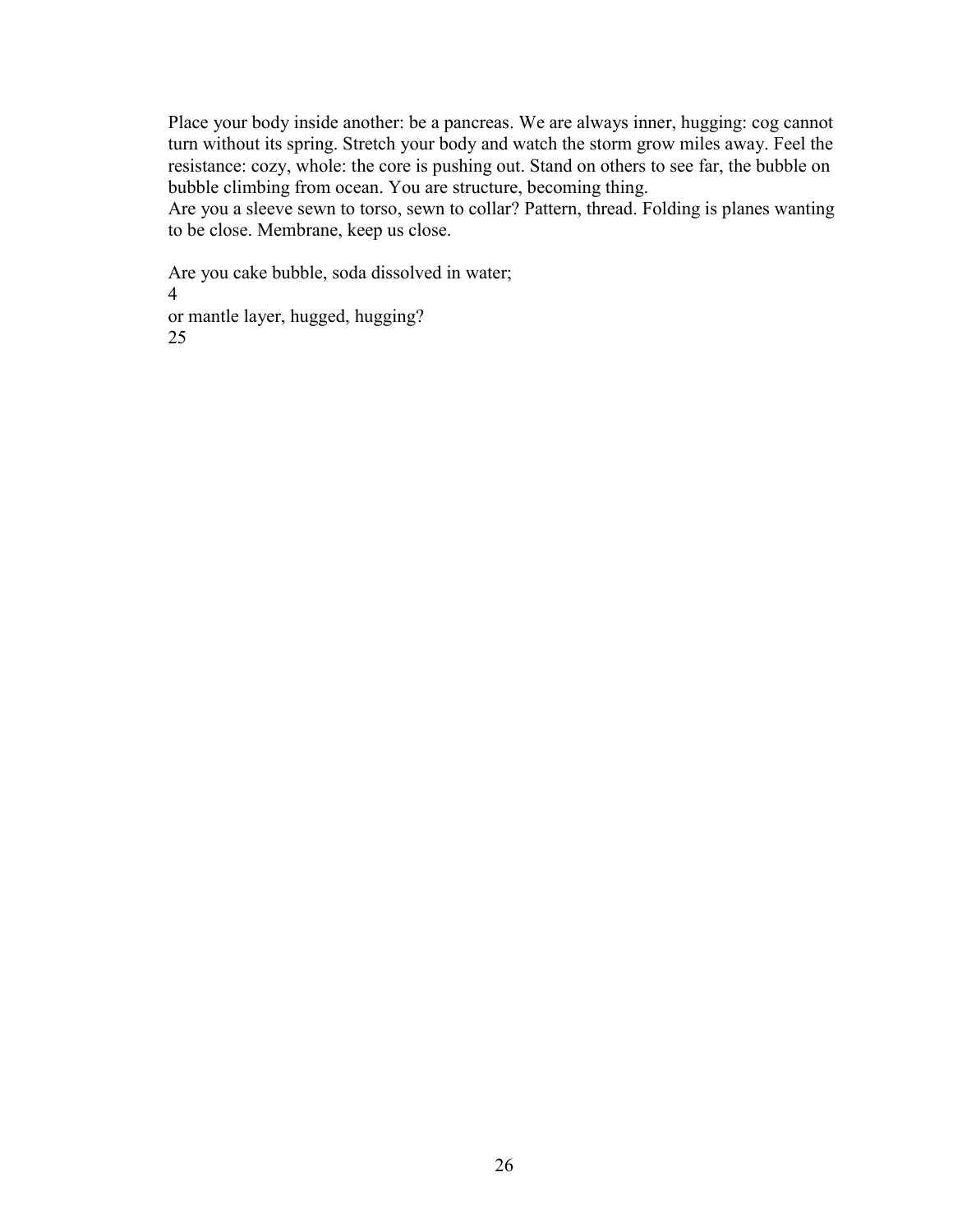Phoenix fills the mountain with her chicks like fireflies and stars I was not allowed to stay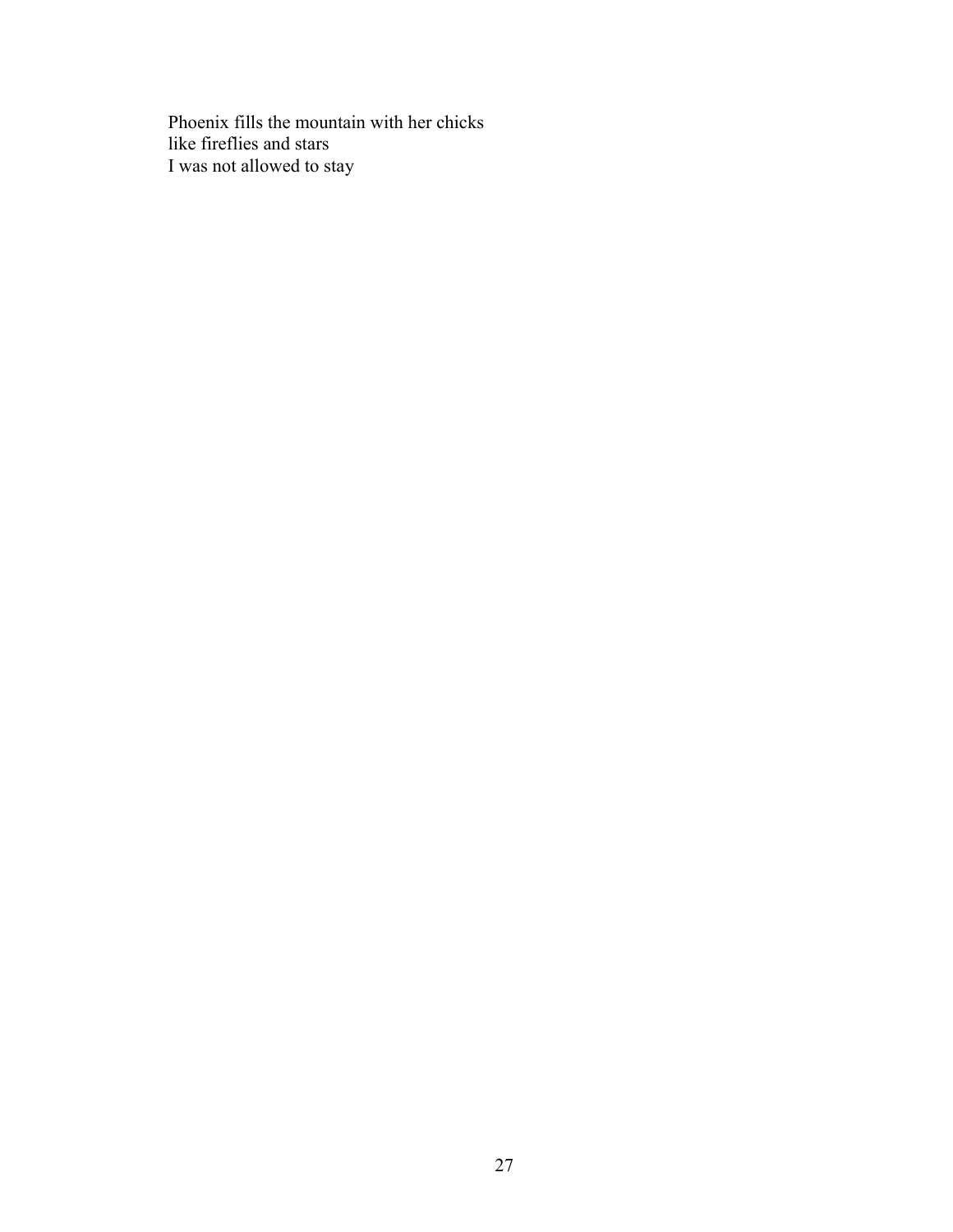Sharks! They do not love everybody! An octopus will eat any other octopus it encounters, unless it wants to mate.

And how good is a steak? There is a math for this: a crane has the longest legs, but the wings are more lovely: keep those in glass jars, or stitch them into quilts.

The man in the cloak has trinkets, and knives, the hen carries her eggs like a bribe.

Moonlight asks for nothing, it gives what it wants. Air is free, and where will you stand to breathe?

What do you want? 36

hands **puppy** teeth bowls glue bubbles and the contract of the contract of the bubbles bubbles bubbles rocketships wild grass mountaintops blank stretches of sand the day can be stretched like taffy to watch your being glow like plankton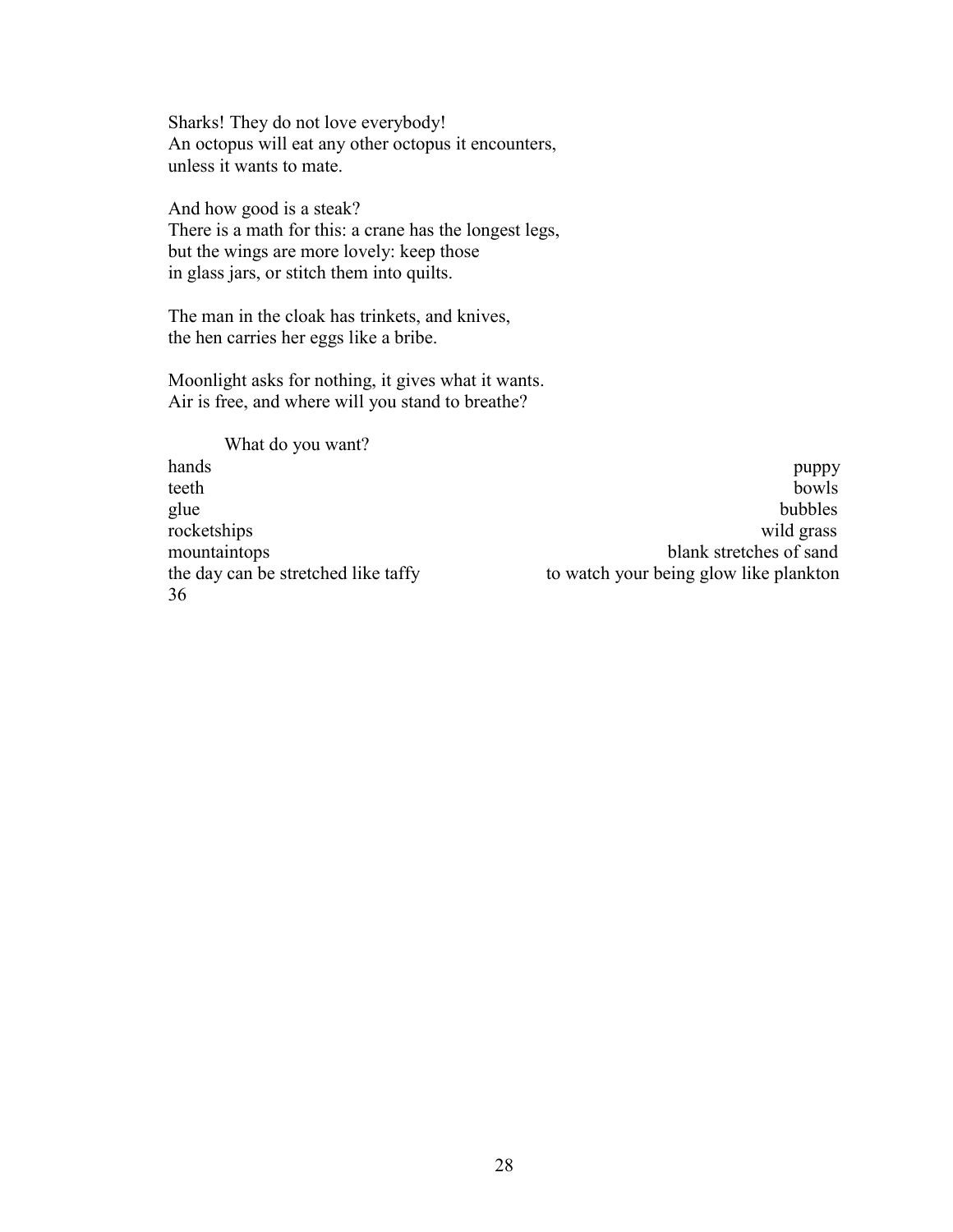We are a party of imperfect souls. We have gin in our veins and sweat on our skin!

This is only an imitation of the ocean; this is not the real desert. We made them better for ourselves, full of danceclubs.

If you are happy here, clap your hands!

Be brave and stay in the light because we are honest and we are here: moles, wrinkles, lies, jealousies, tell them all! Build monuments to them!

Stay if you can see: this is a cracked egg, but damn! God loves an honest omelette!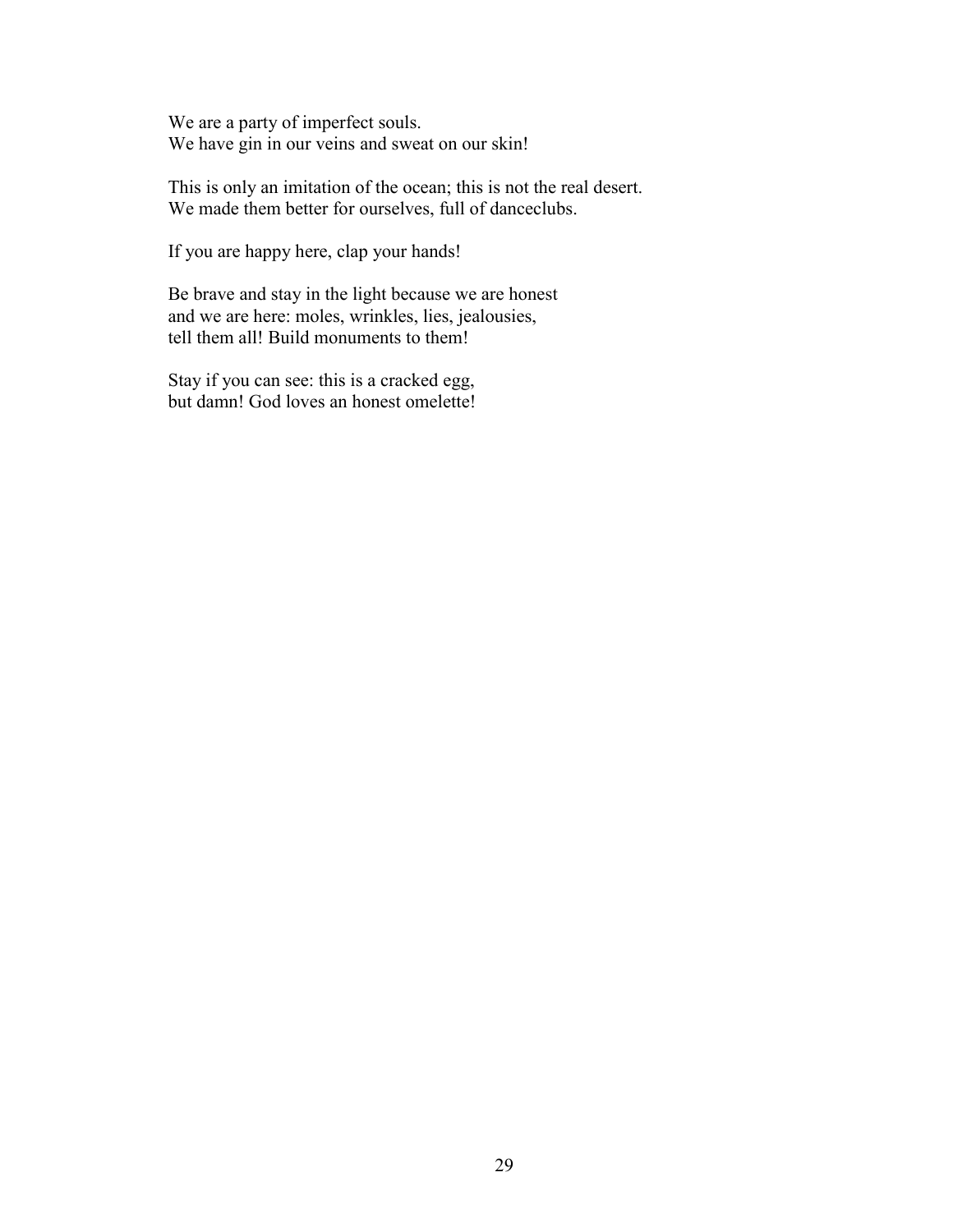Phoenix left me in the valley with nothing but my skin She told me, this is how we fly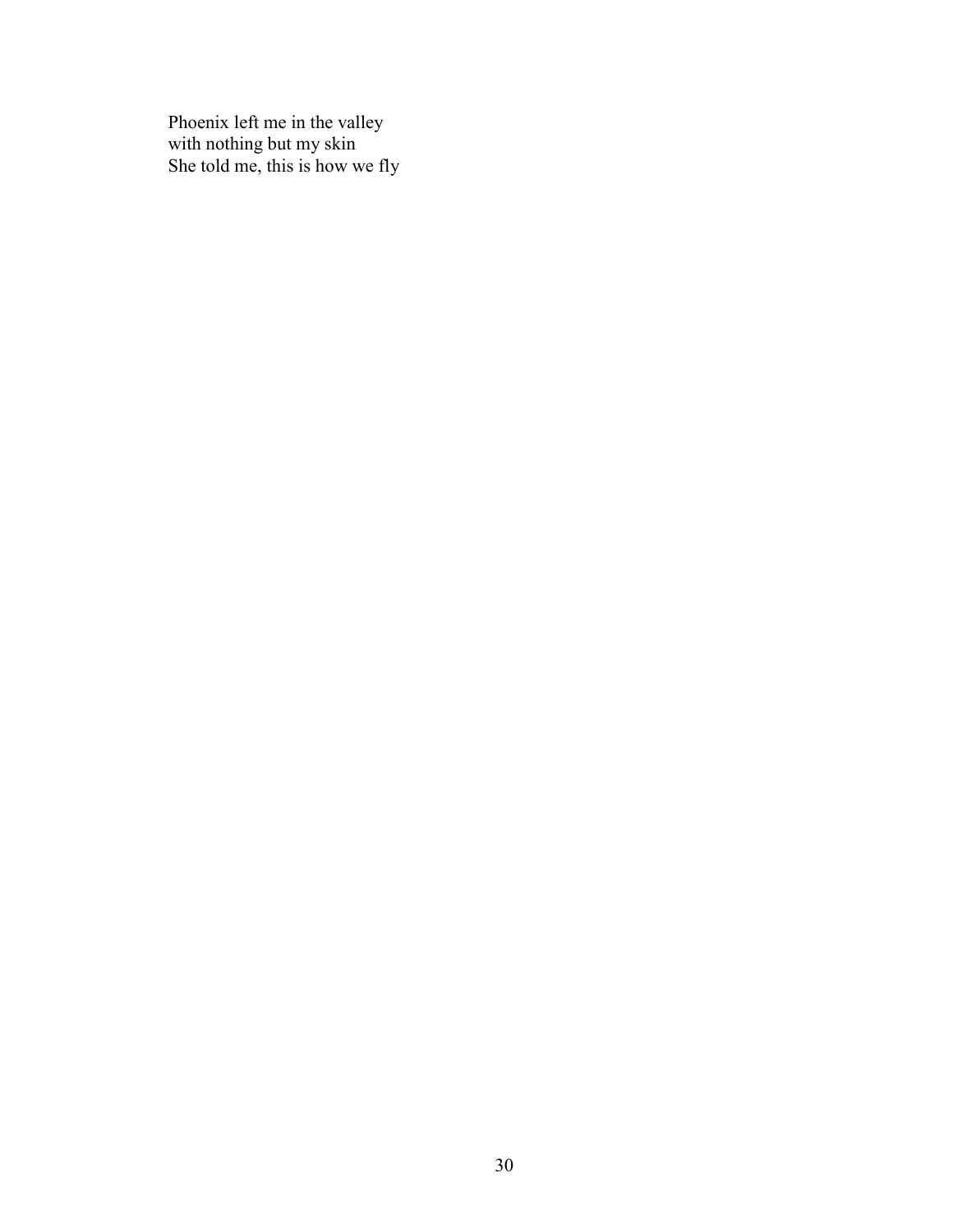We are not only trajectory: we are an aluminum cigar rolled on the thigh of God!

We are speaking the language of obedience the rolling ball that loves to roll we brought the coin to the plastic-funneled gravity well; the movement was forged by something else

| We are a juggernaut!                                                           | the wind wraps itself in our sails<br>and carries us to its home |
|--------------------------------------------------------------------------------|------------------------------------------------------------------|
| The grasses tremble under our feet                                             |                                                                  |
| because we are following orders written<br>in the stars and hairs of the world | weight is not ours, it is a hand that holds<br>us close          |
| 43                                                                             |                                                                  |
|                                                                                | if you sit silent and still you can feel the<br>movement         |
|                                                                                | a heart pumping us through veins                                 |
|                                                                                | 20                                                               |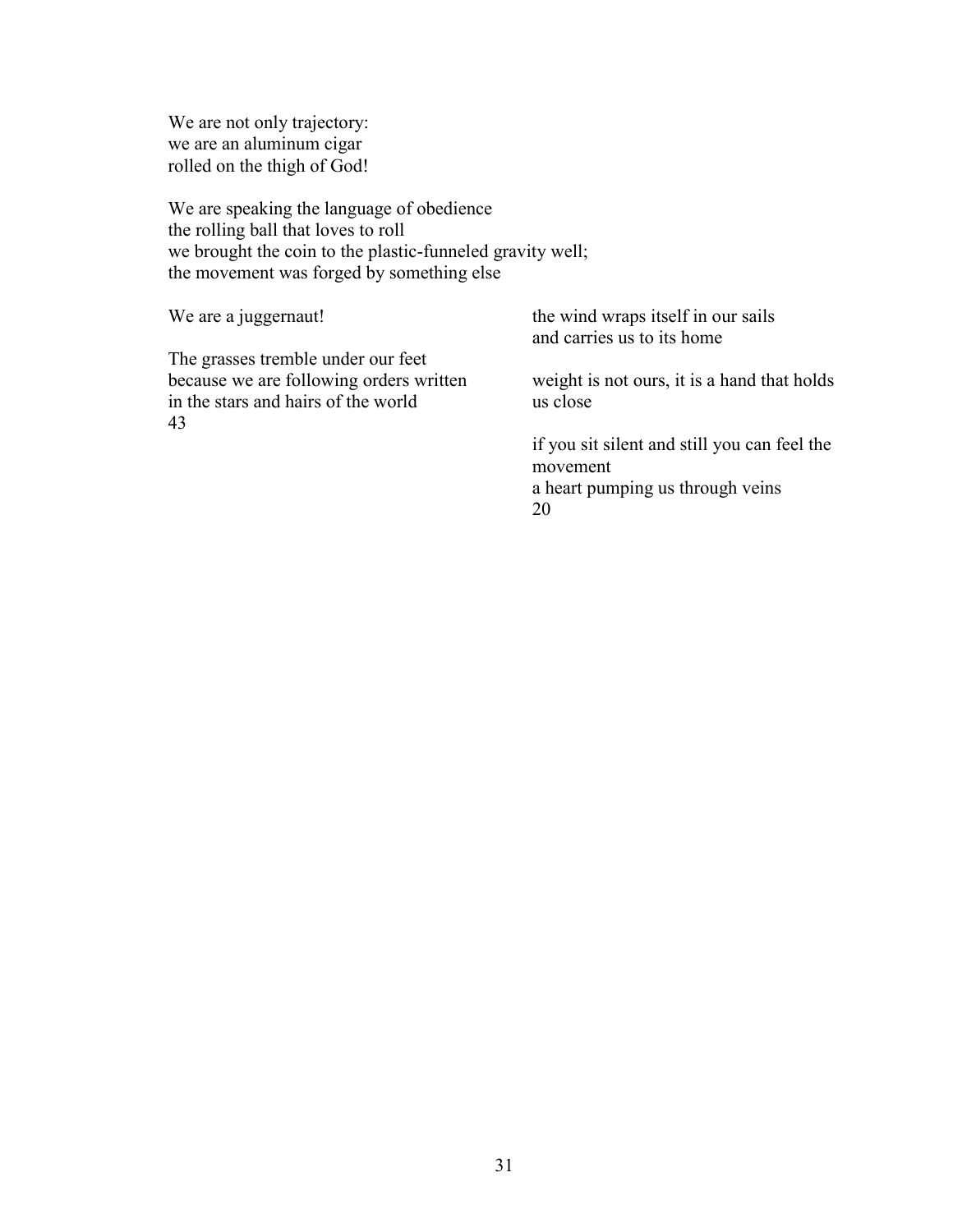Watch the row of seconds: like a line of baby quail! they can run as soon as they have hatched

the world is full of invisible batons carried out of throat and into ear scents carried on the wings of bees the tiny darling flashes from neurons to fingertips

one giant trampoline that goes in all directions!

the geese eating marshmallows are innocent when your lawn lies between the poles

iron filings and falling water and geese: 31

let's run! There is no such thing as still and our wings want the sun all year round 33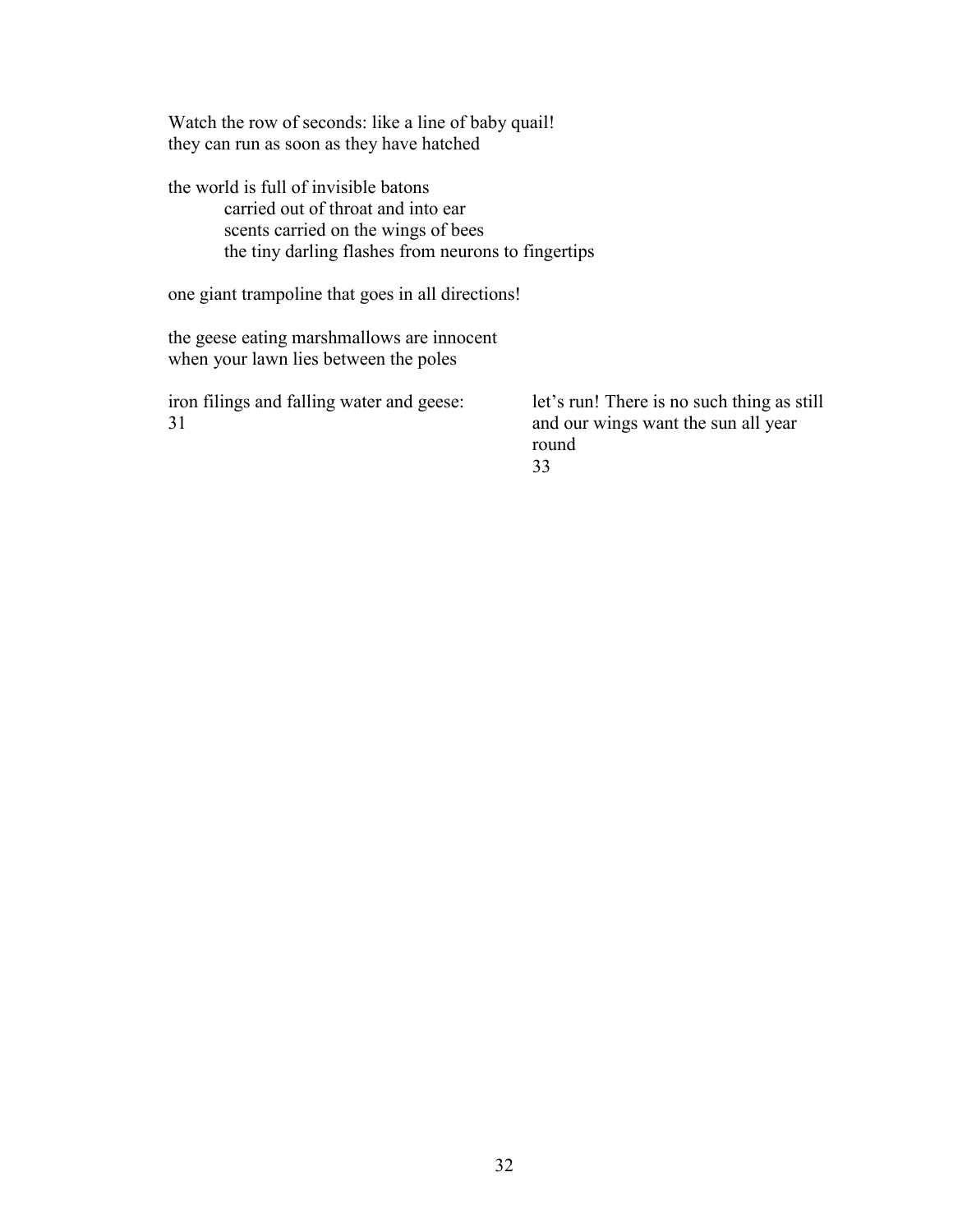Roll up your sleeves, the quivering hours must be calmed into stillness, ice cubes in their mold.

Pour all your gold out as track through the mountains, this is smooth, but it's meant to be scratched.

Can you tread the new trails? Can you stretch out a line that is perfectly straight?

This flea circus is real: teach them to walk tightropes, to drink tea, to take tiny bows.

Black specks moving like notes on a score: yes! 11

Remember the dangers of high grass, say thanks to covered wagons.

Do not forget that truth can also be a real thing: that a cooked egg cannot be unwound. 31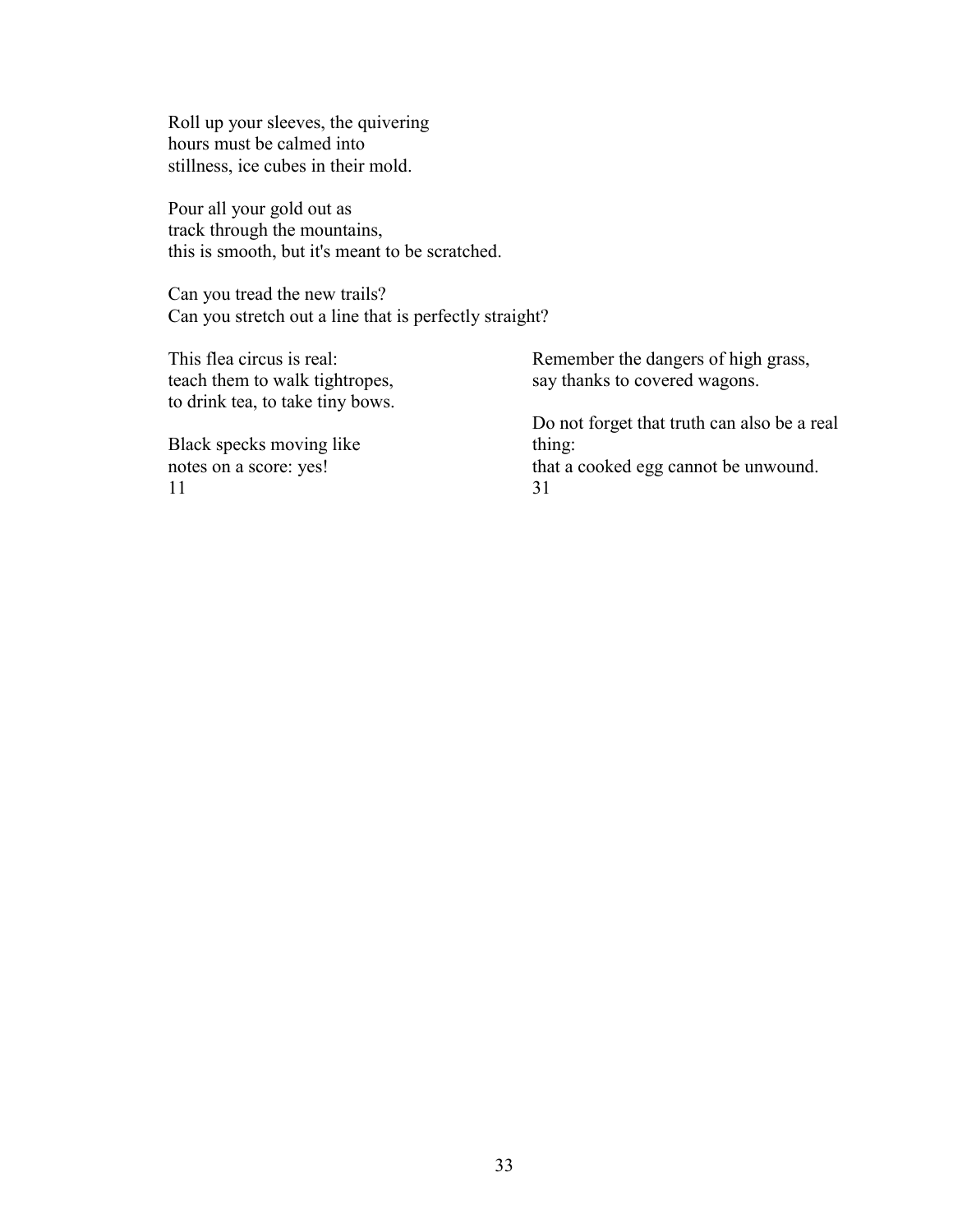sing a song of loneliness, the rising of the sun deer in the ocean, whales in the wood

the flailings are far away: hoof and hand and dirt are days behind you

the water is thick as honey and there is no more forward the empty space in sky where the moon should be: plucks at your eyes and mouth

| ask for the city of lace  | use the coracle when      |
|---------------------------|---------------------------|
| and light:                | there is nothing else     |
| put the silk scarves over | make cracks in the cliffs |
| your eyes                 | with your fingers         |
| and the gravel will lift  | when you push against     |
| you up                    | the rocks,                |
|                           | they stand still for your |
| do not look back, do not  | feet                      |
| look up                   |                           |
| this earthy elevator has  | roll the boulders from    |
| no counter-weight         | the path,                 |
|                           | and place yourself at the |
| take a step when the      | peak                      |
| moving stops:             |                           |
| 38                        |                           |

when the wind steals your teeth, and the waves wear at your skin, black eyes, drained veins

try the warmth of the volcanos: bubbling salt and the blind red tubes in the dark, the coral will kiss you a thousand years 6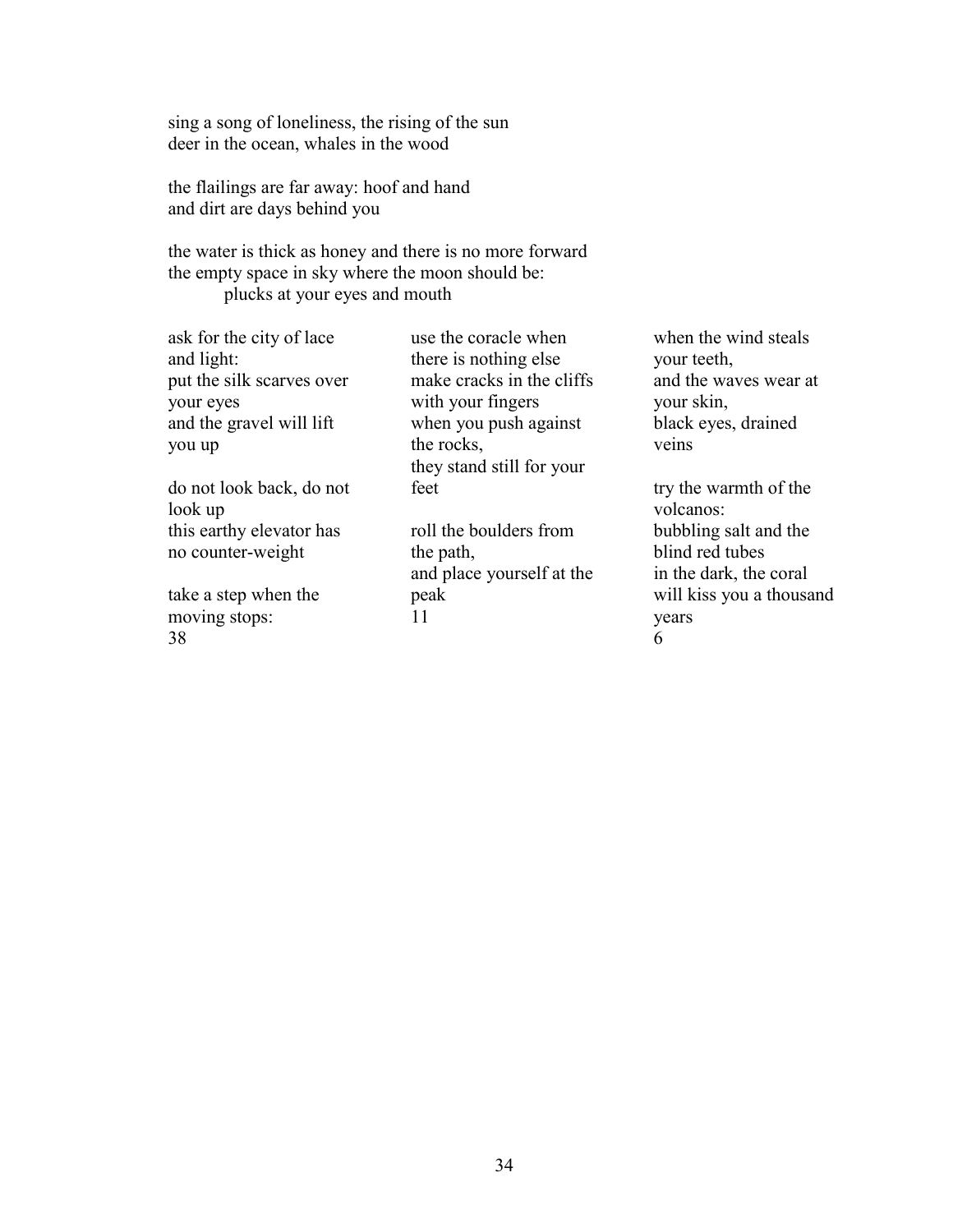Sacrifice is sufficient but not desirable: return the ring to the store and you will lose its finger

Watch this gold transform into an arm! See my silver become the sound of a foot tapping! Where do the doves go? The woman? Will you keep the smoke you traded them for?

trade sugar for blood................................transaction cost plus this effort plus this tax

to every entry 36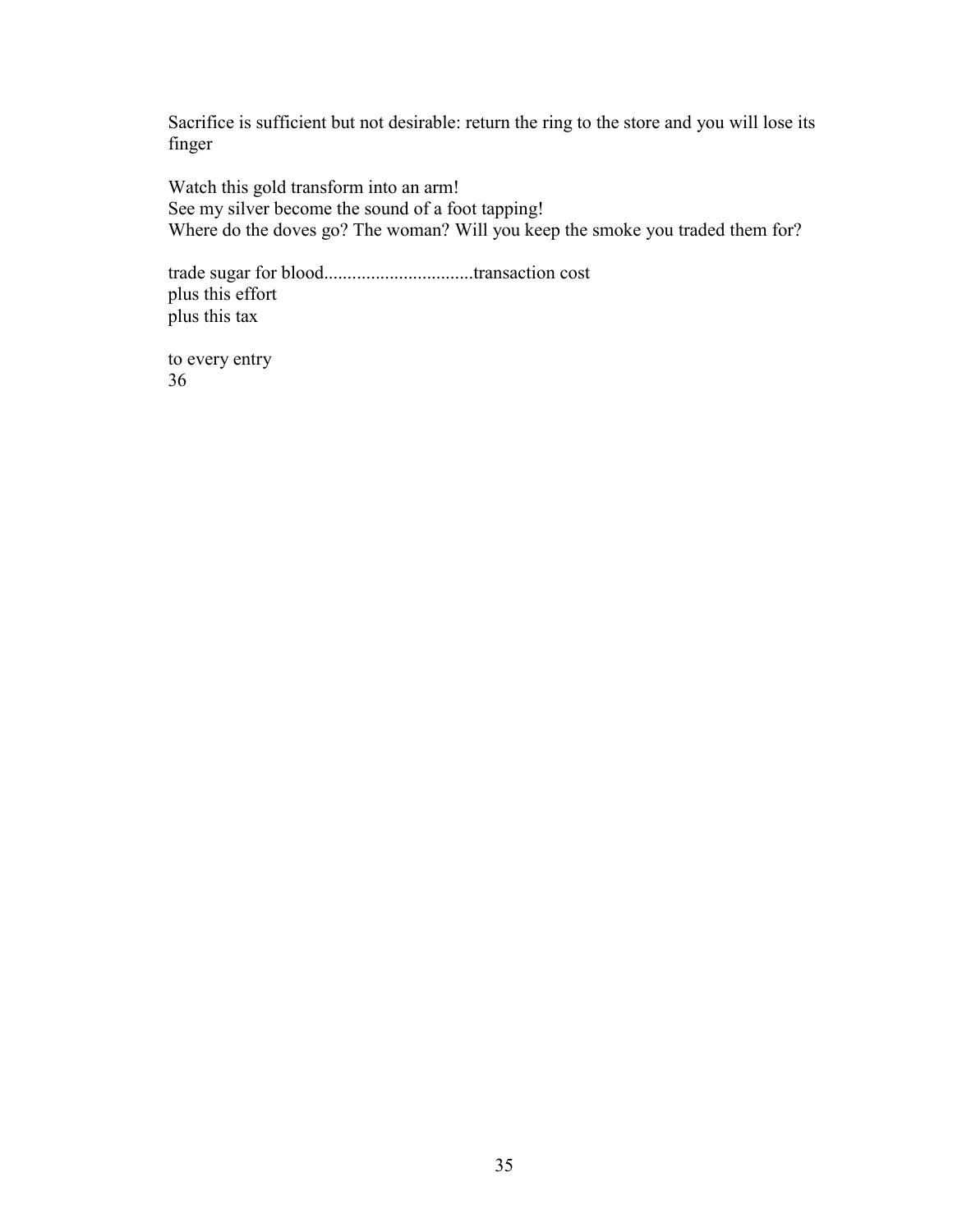About a man:

his nose black under the ice shell blood turned to crystals in his limbs and the granite cliffs ripping at fabric and flesh loosed featherdown in the snow

Oh, mountaintop, what pleasure you take in the scratchings!

Mr. Weathers left alone and he still walked home

The base of this mountain is made of bodies: will you climb over the frozen legs or will you heap your sled and pull their weight to the valley? Or will you go with Mr. Weathers, pushing higher in the cold mud?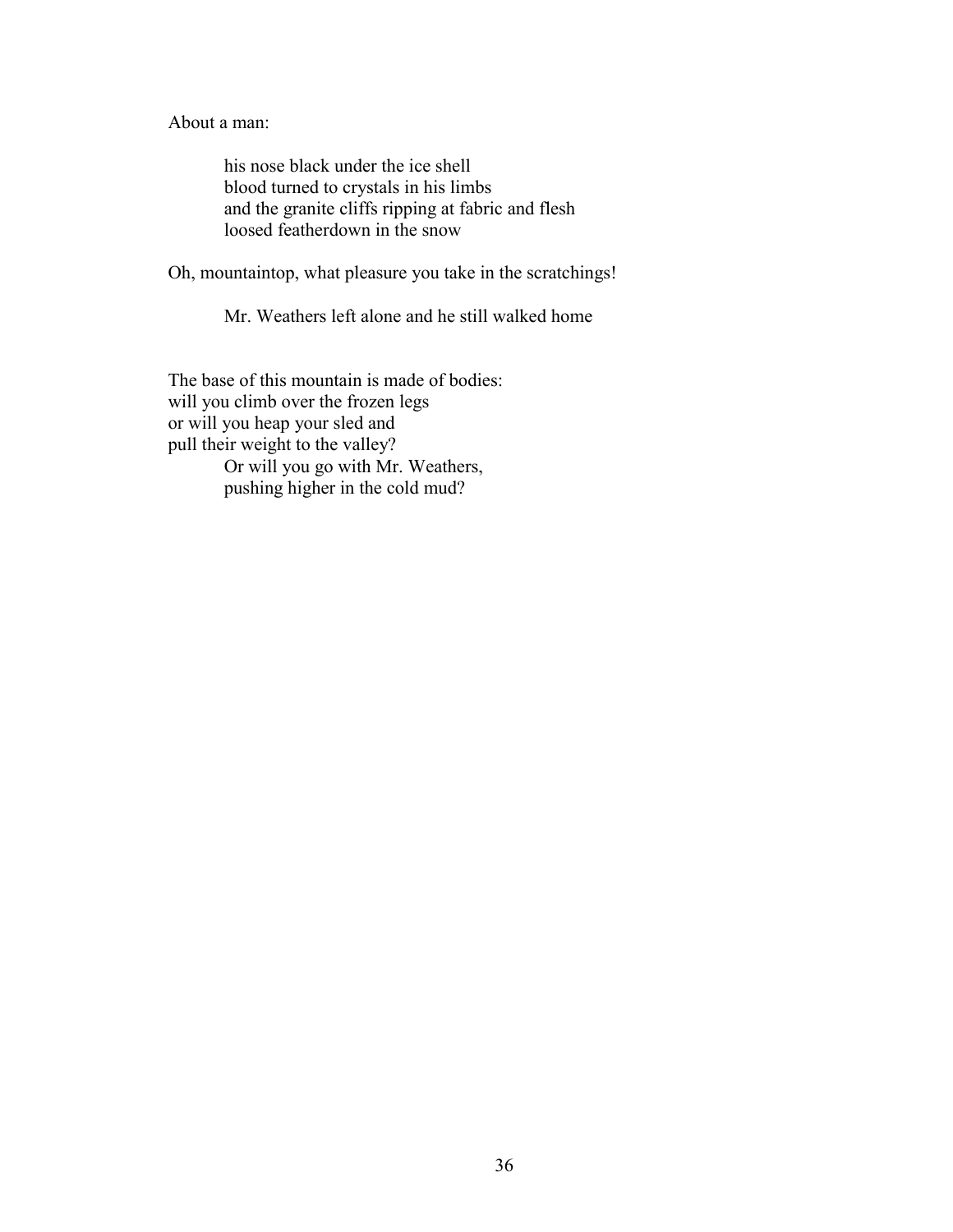I never saw Phoenix again I can make the flowers flare the springs are sweeter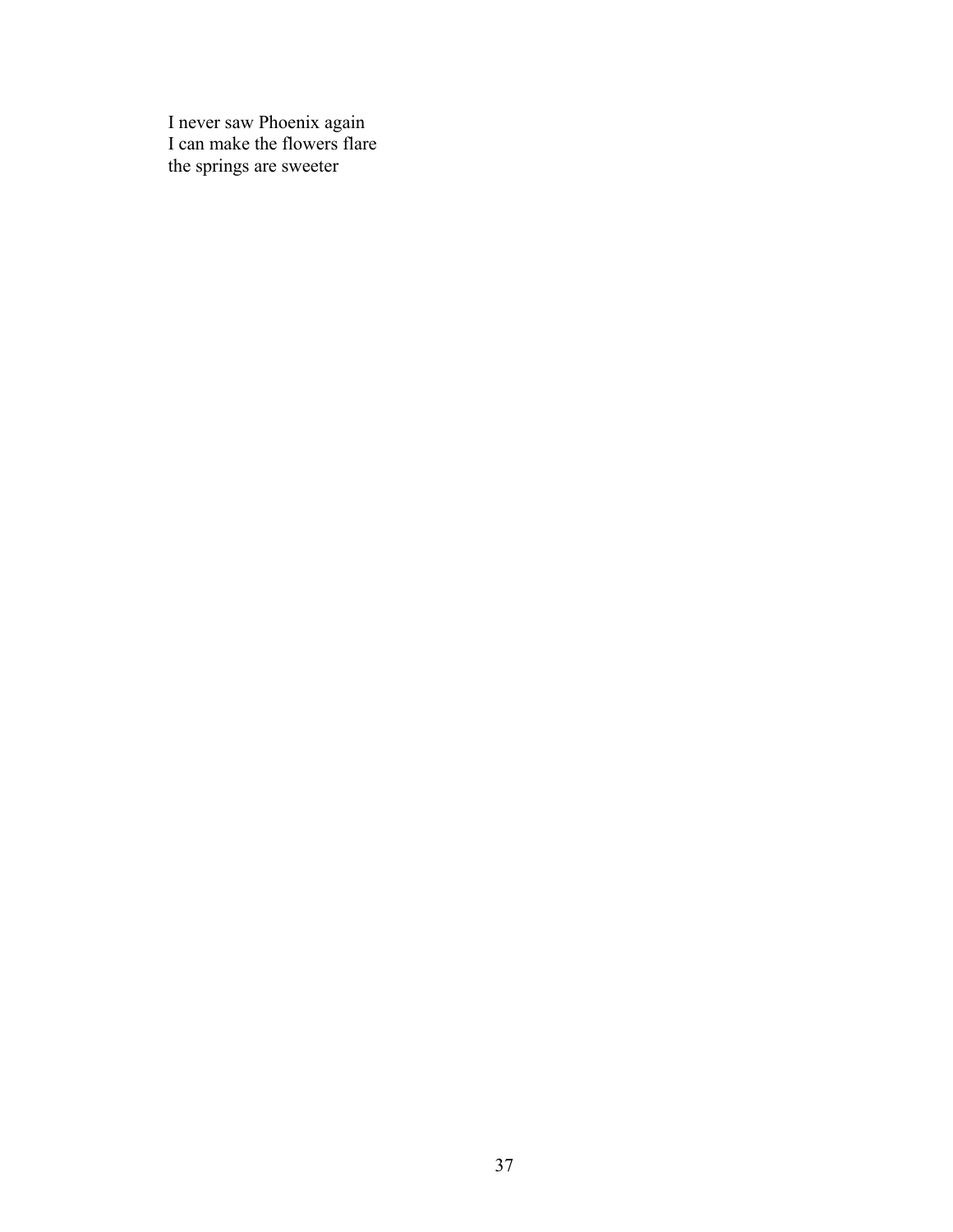Open the gate with your own hands! You may carry the wreaths that are waiting for you, that are yours.

> Here, everything else falls away: the evils, the little pains no sand, no salt, no little specks to rub the scrapes

The tiny droplets everywhere in the air are cold and soothing

The driveway and the water balloons hanging in the air like lanterns. The golden flaky promise spinning gently above the floor. Fresh plate of hors d'ouvres. Rows and rows of pink, uncorked bottles!

Here, we are all filled to the top, with hot gravy and white tangled root balls

I will go with the mud-caked woman, who dug for reeds at the riverbank, whose body contains me, and we catch sunfish, floured and panfried like they've always been, and when the sun is hot, we leave the bank for the bar, a margarita with the man who could see my height from the size of my head, also a glass of wine with all of our mothers doing a conga line down the dusky street, all of our fathers hammering nails in the infinite treehouse, all of the rice forever falling from the sky and the grasps of all the hands over our hands!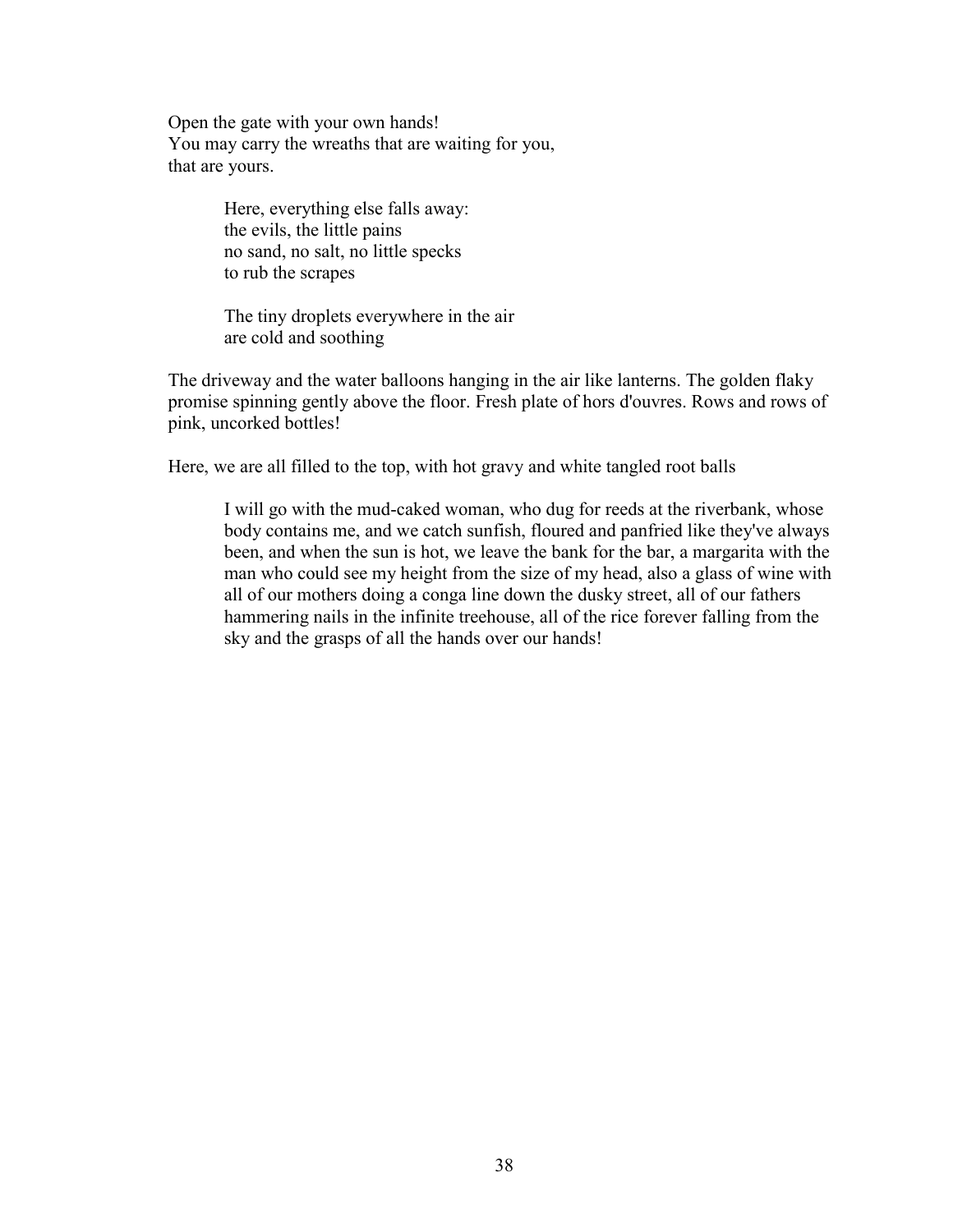your arms contain shoals, soft around me 40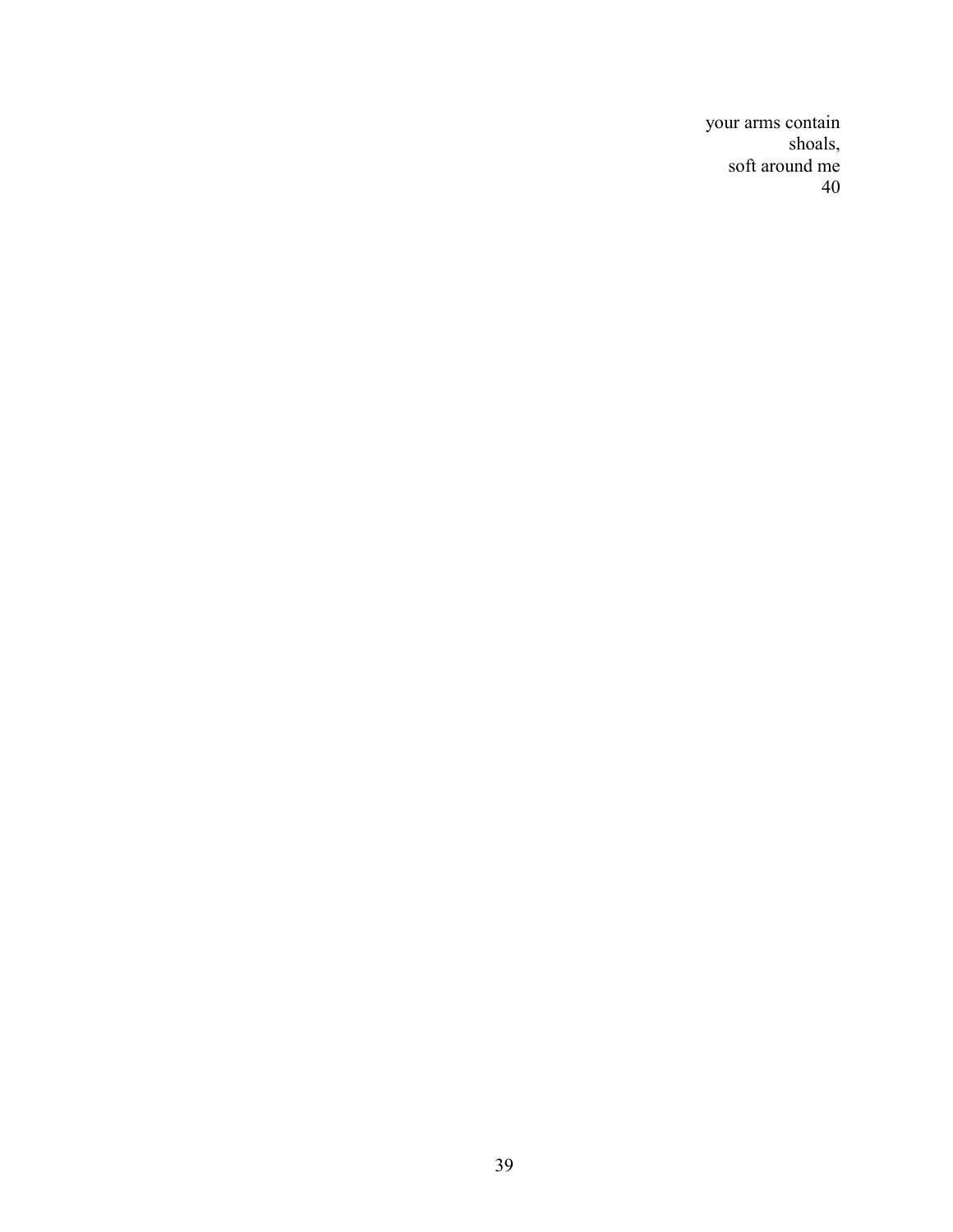if you cut your hair, where will my fingers swim? 41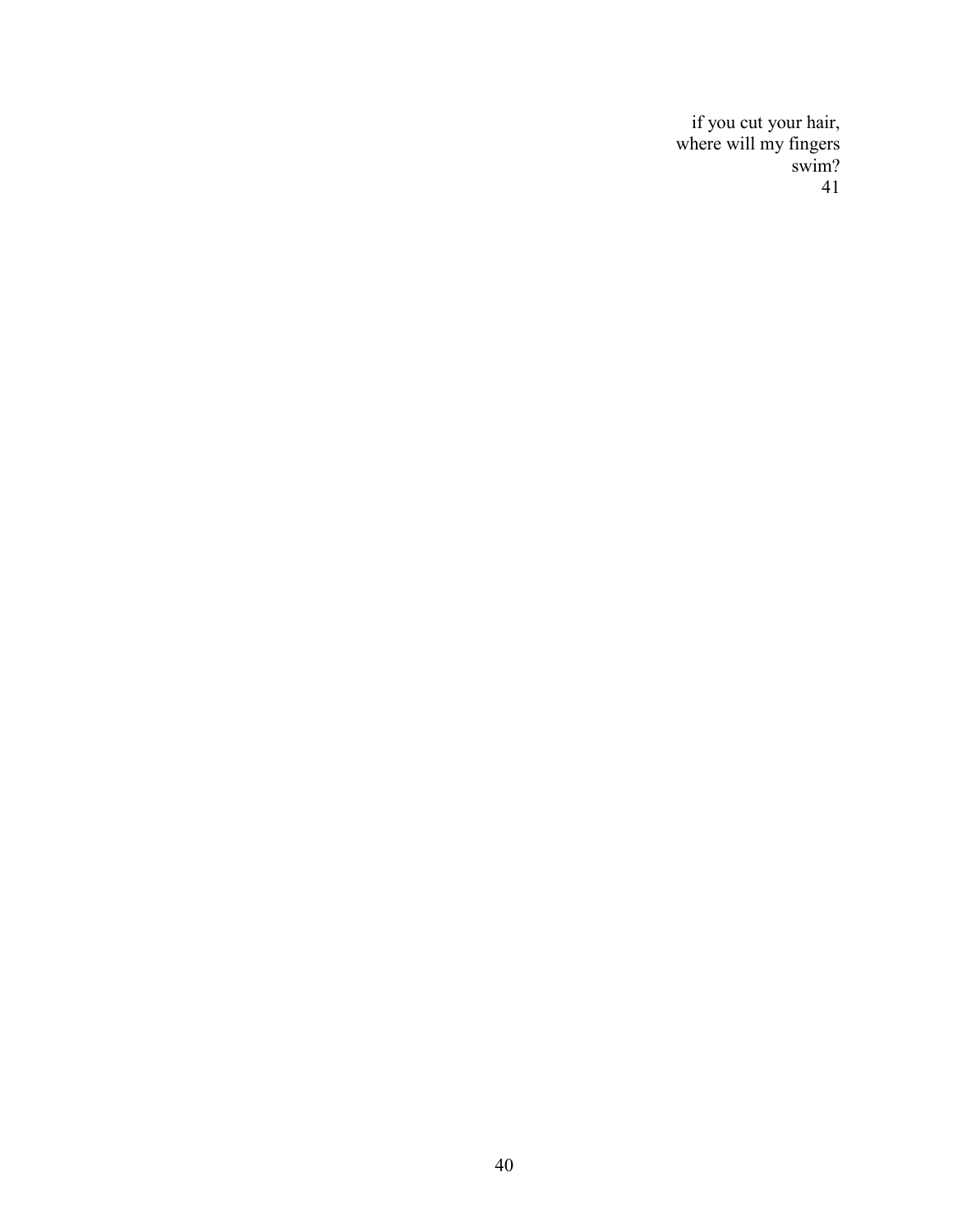soft hill of your abdomen the valley of your throat: anyplace is paradise 42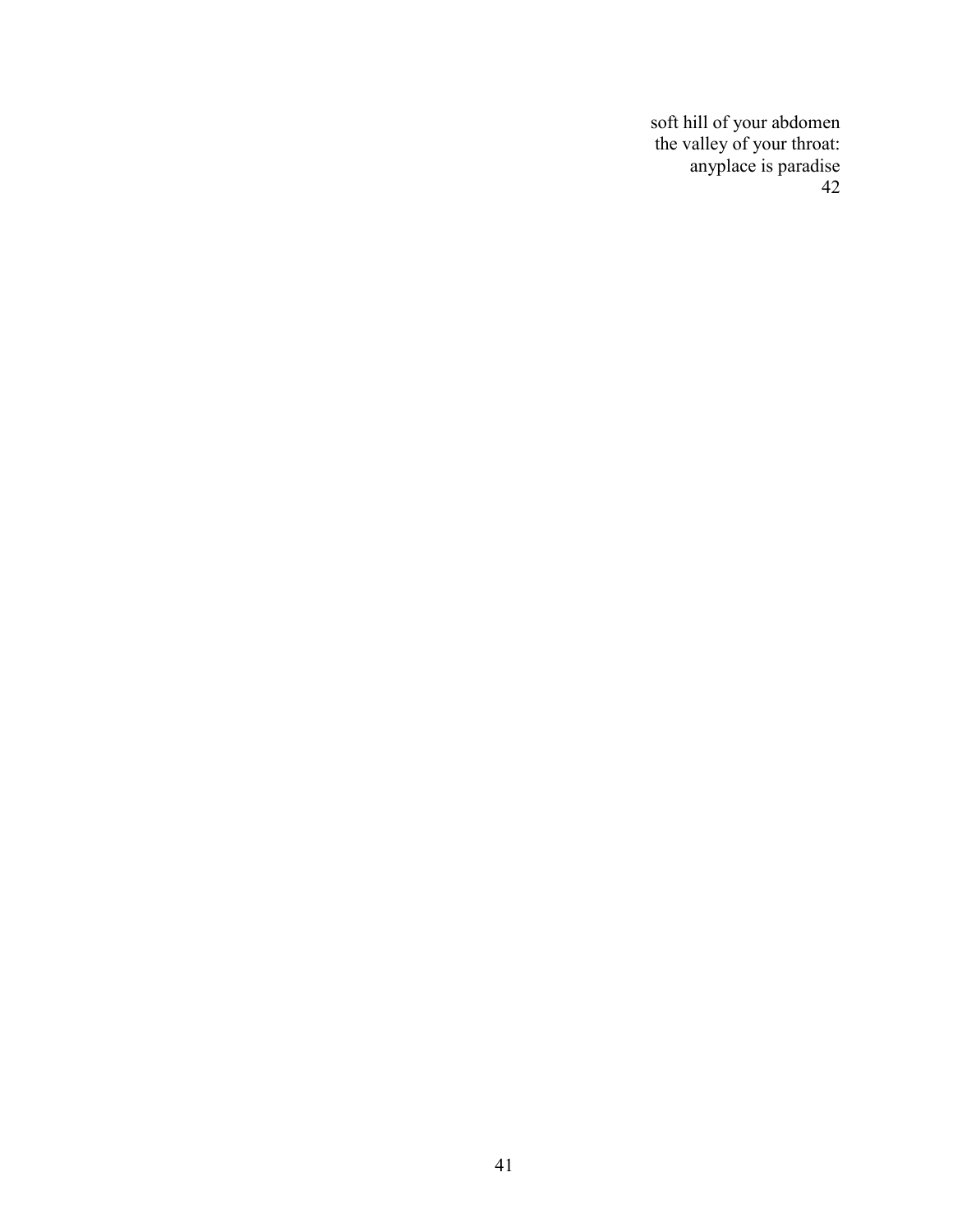lover, there is no body in these pages I seek your skin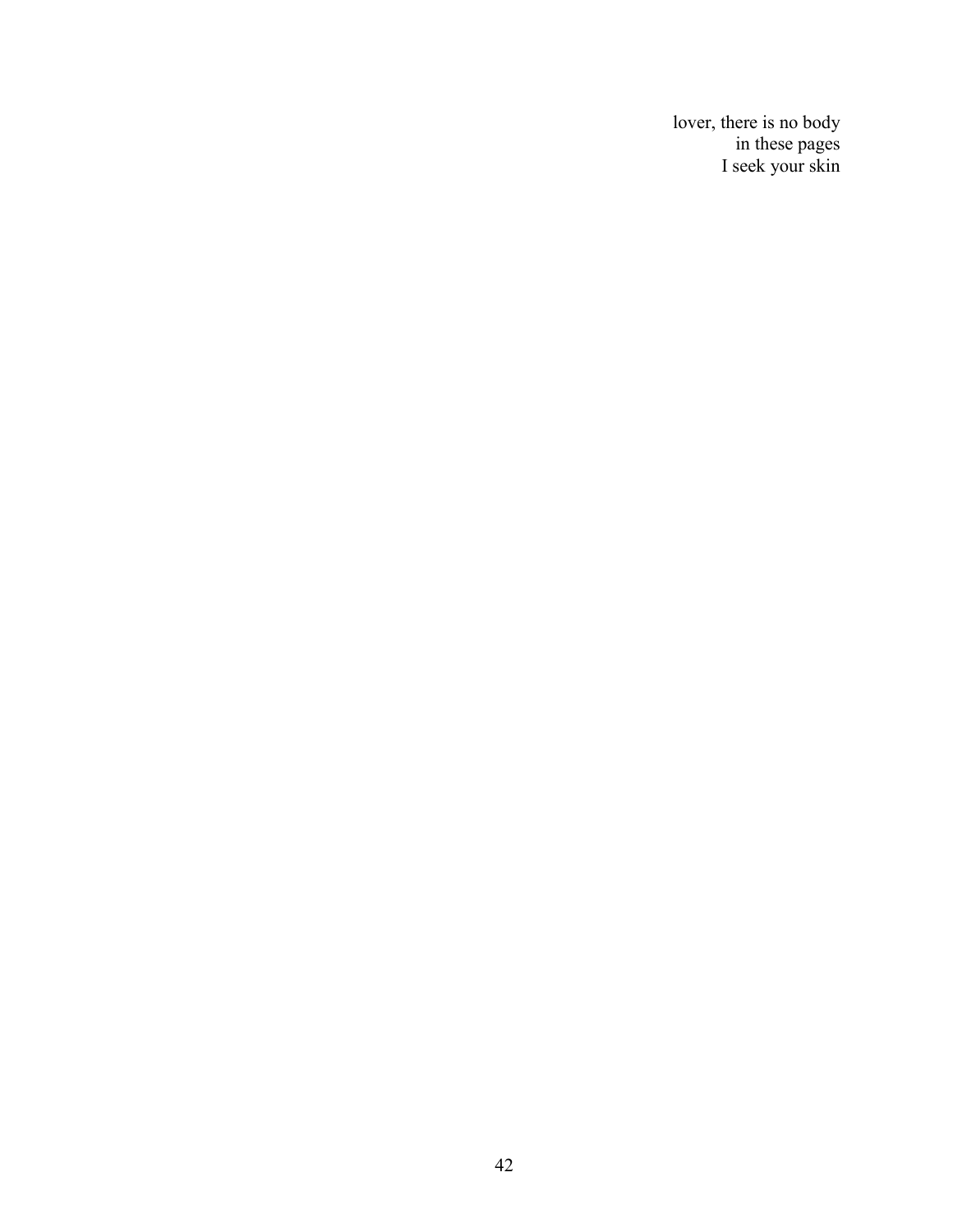We write the lists and post them by the pool To understand the reason behind those red letters, that is a curse

We wish for them to listen: turn signals! children! thin walls and the wisdom in leaving one cookie on the platter!

When the crickets chirp, it means the water is too deep. When the tree splits, it means that the sky is spitting bolts. When the ground sobs, it means that the sand is hungry. Now we will recognize these.

We put each footstep in the best place to show the best trail.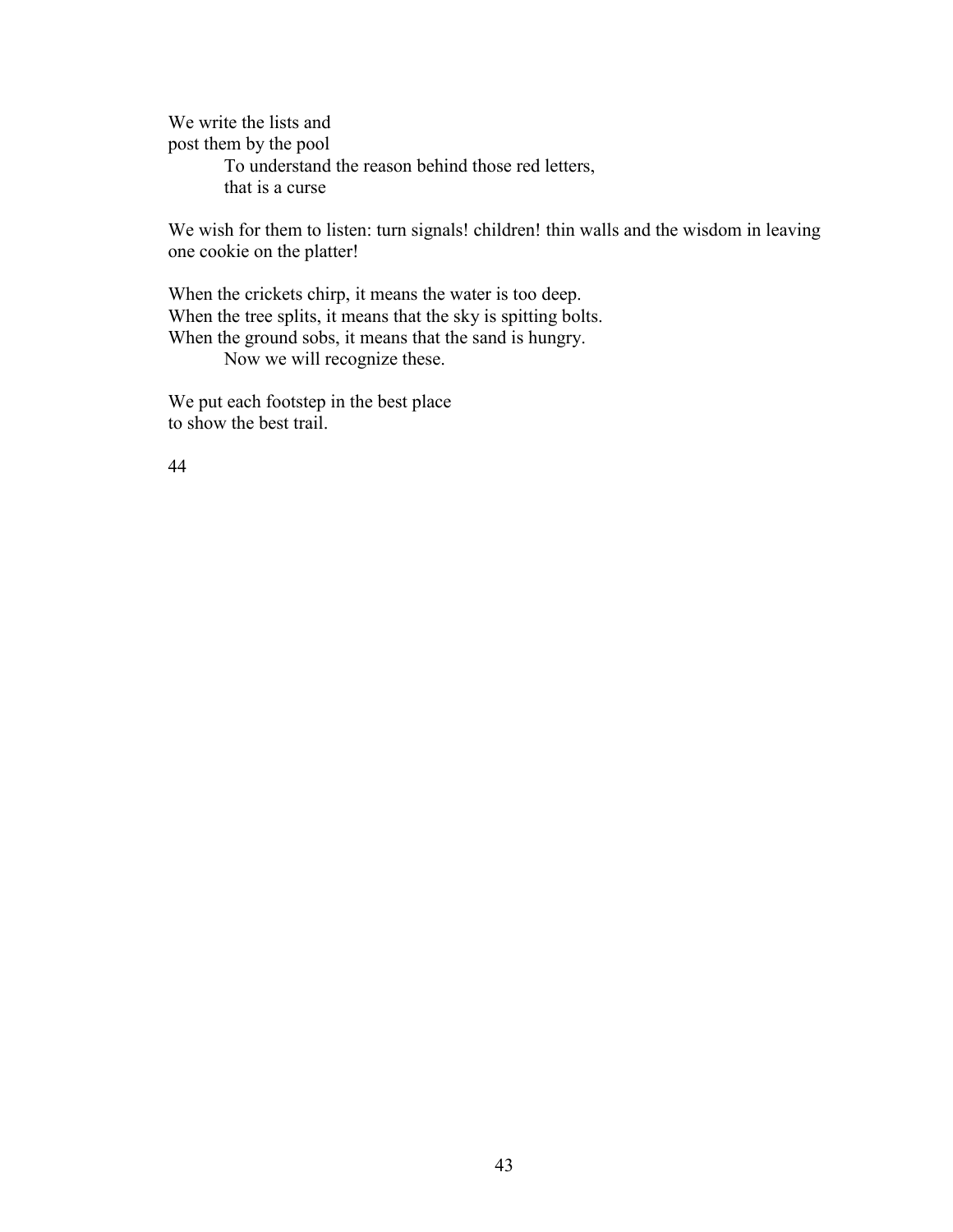The language of small notes: the singing bird who tells the forest to leave the seeds for him

The lion is honest, he takes his food at a run.

I can hear the rain on the roof, I still do not want your umbrella.

Can subtraction be stopped once it is started? If I choose to ride a bicycle, will you ride one too? 45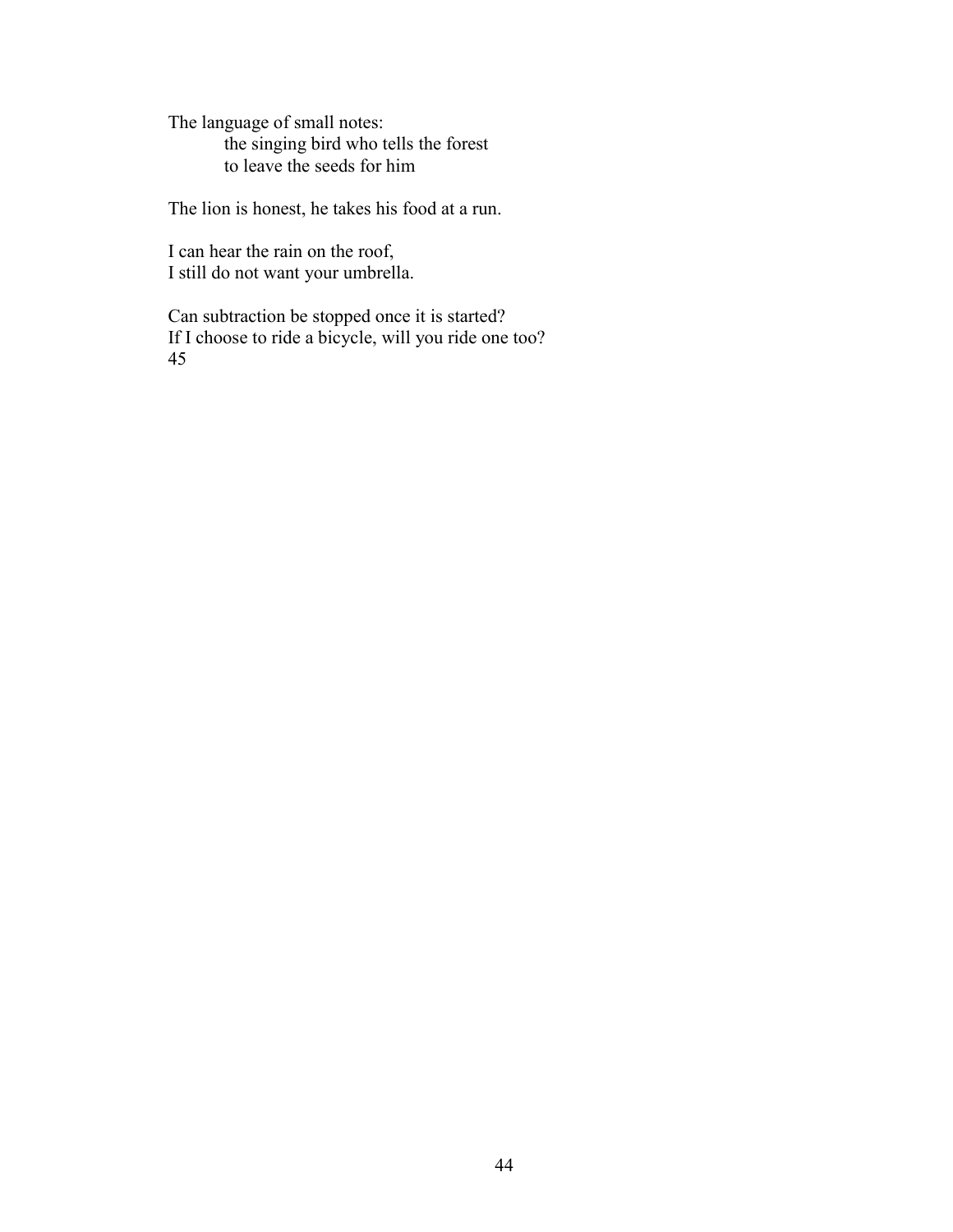Here is the heart of the frog: Liberty!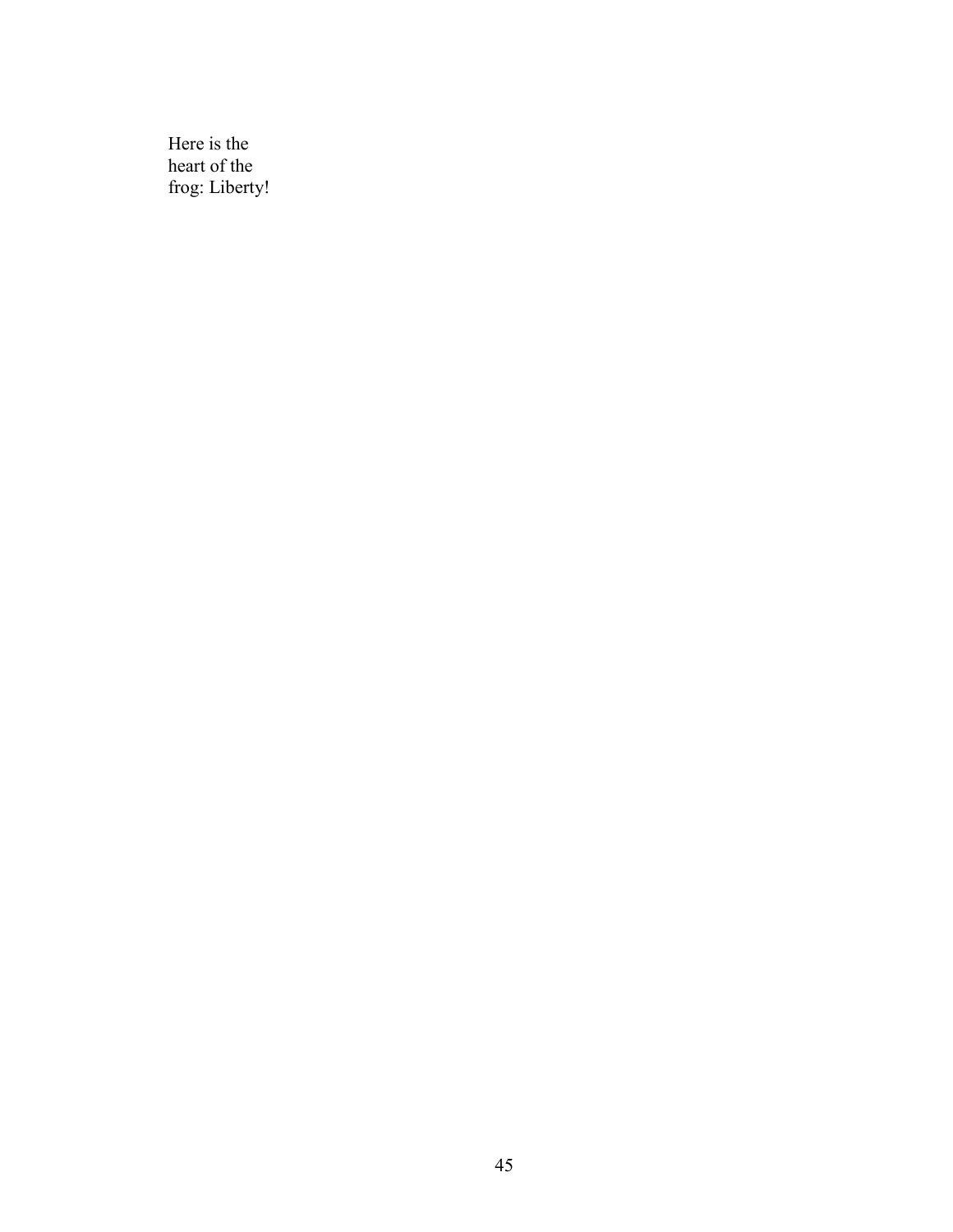Gesundheit, gazebo! Sing, cellar door! So long, ladies: the frogs are trilling to me. I'll meet you in the sunset marshes spreading feathered arms like thrushes.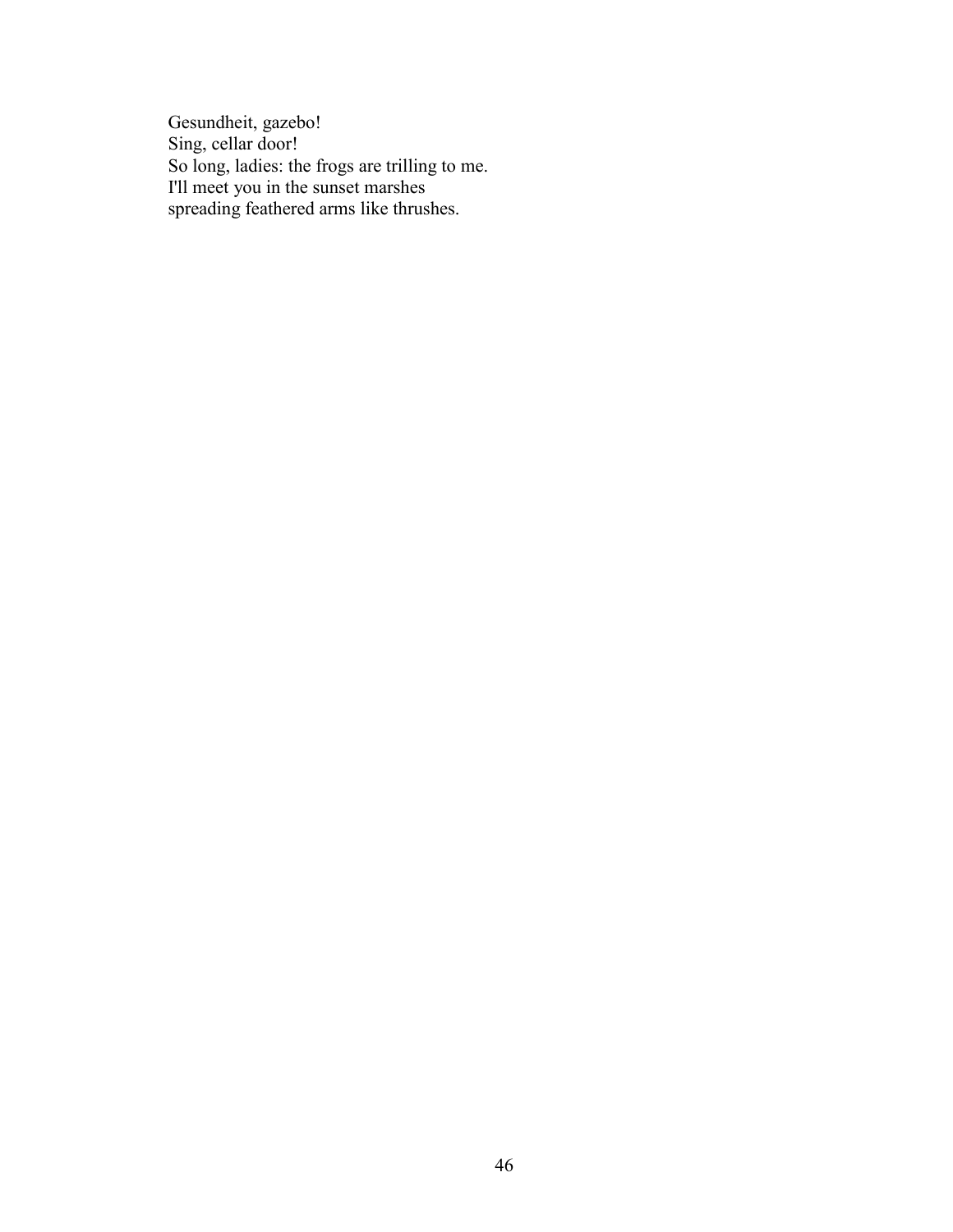This is how I am real: bundle of blood, wearing socks meatloaf for dinner

> I am sitting on a blue chair typing these words

It is poem o'clock because we are on this page

that is all I have to say about that